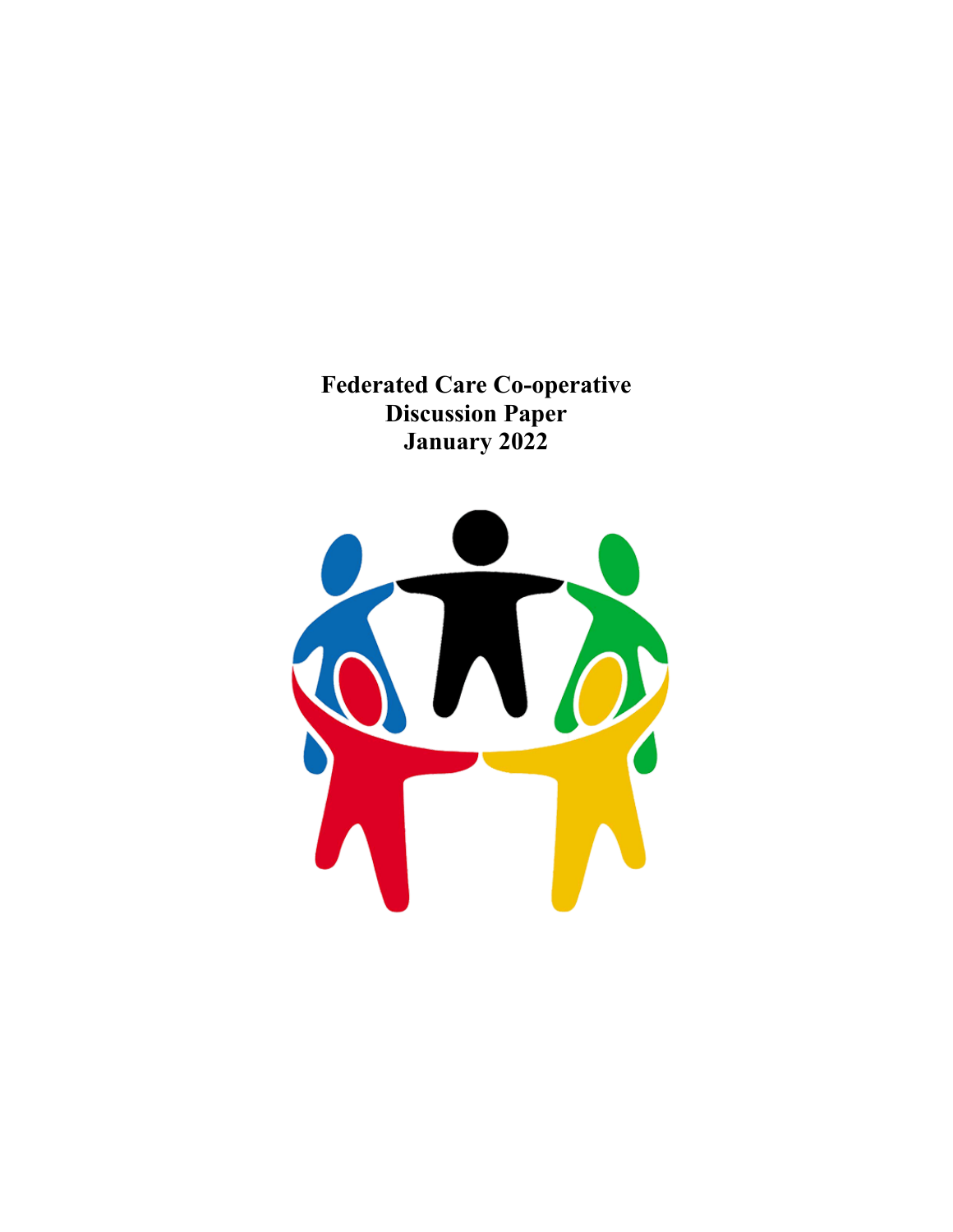## **Table of Contents**

| Incubation Services - Business start-up supports | $\overline{4}$ |
|--------------------------------------------------|----------------|
| <b>Business Outreach</b>                         | 4              |
| Business planning $&$ Incorporation (by-laws)    | 6              |
| Marketing plans                                  | 7              |
| Accounting and Financial Management Services     | 8              |
| Funding (Loans and Grants)                       | 10             |
| Governance and Management Training               | 11             |
| <b>Incubation Services - General Outline</b>     | 11             |
| Logistics                                        | 12             |
| Vehicles                                         | 12             |
| Uniforms                                         | 14             |
| <b>Medical Supplies</b>                          | 14             |
| Personal Protective Equipment (PPE)              | 14             |
| Finance                                          | 15             |
| Payroll                                          | 15             |
| Invoicing/Collection                             | 15             |
| Grants - Community/Research                      | 16             |
| <b>Bonds</b>                                     | 16             |
| Fundraising                                      | 17             |
| Loans – Debt financing assistance                | 17             |
| Human Resourcing                                 | 18             |
| Recruiting                                       | 18             |
| Hiring                                           | 19             |
| <b>Education and Training</b>                    | 19             |
| <b>Legal Services</b>                            | 20             |
| Pension and Benefits                             | 20             |
| Defined contribution plan                        | 21             |
| Health and Dental                                | 22             |
| Vacation days                                    | 22             |
| Sick days                                        | 23             |
| Membership                                       | 24             |
| Conclusion                                       | 26             |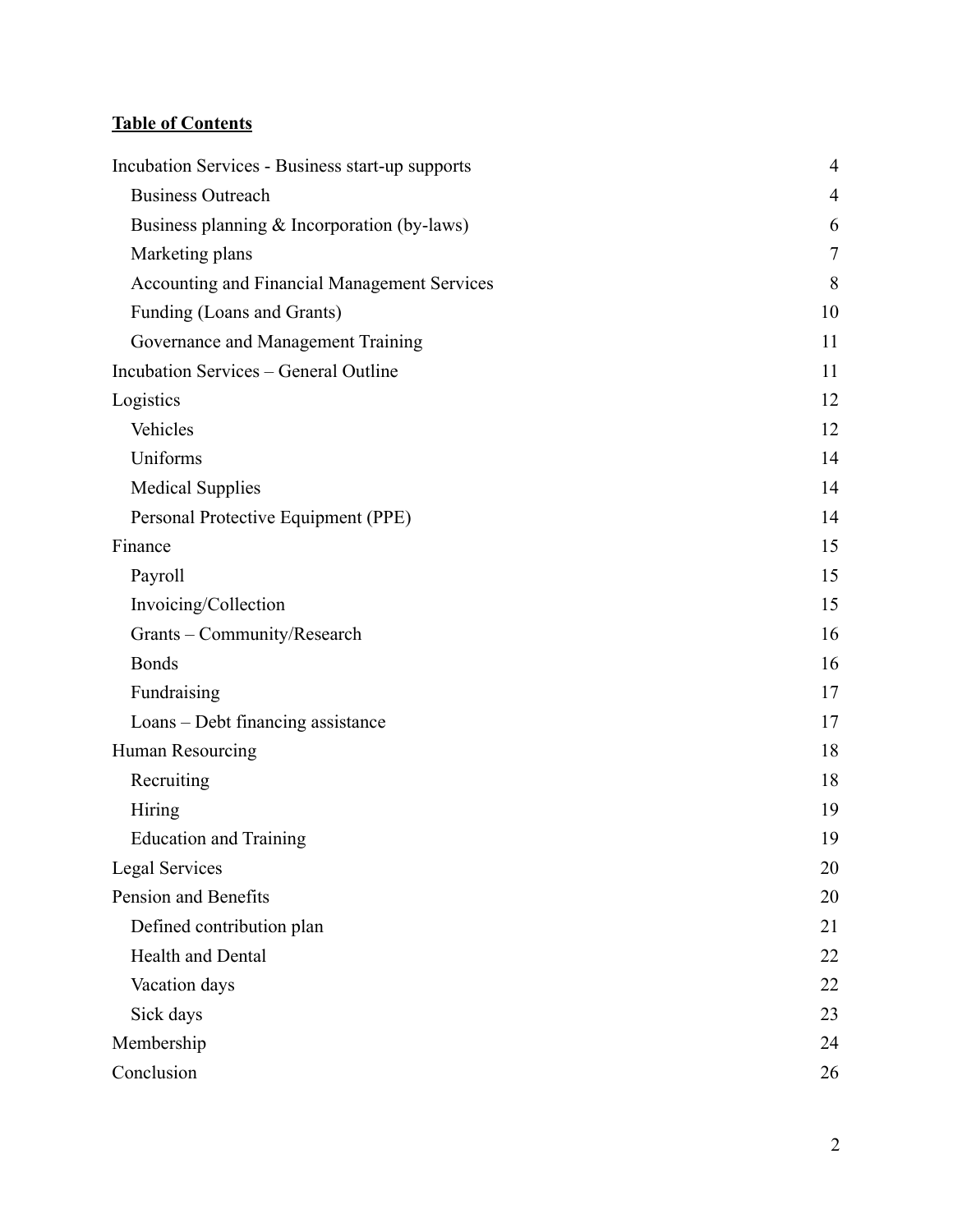## **List of Tables**

| Table 1 – Summary – Profit/Loss Incubation Services         | $\overline{4}$ |
|-------------------------------------------------------------|----------------|
| Table 2 – Summary – Profit/Loss Logistics Services          | 12             |
| Table 3 – Federation Fleet Revenue Table – Patronage Refund | 13             |
| Table 4 – Federation Fleet Revenue Table – Cost plus 10%    | 13             |
| Table 5 – Summary – Profit/Loss Finance Services            | 15             |
| Table 6 – Summary – Profit/Loss Human Resourcing Services   | 18             |
| Table $7 - \text{Costs/Service Education and Training}$     | 19             |
| Table 8 – Summary – Profit/Loss Legal Services              | 20             |
| Table 9 – Summary – Profit/Loss Legal Services              | 20             |
| Table 10 – Employer/Employee Contributions                  | 22             |
| Table 11 – Salary Costs for each Option                     | 25             |
| Table 12 – Summary of Program Profit/Loss                   | 27             |
| Table 13 – Summary of Options Profit/Loss*                  | 28             |
|                                                             |                |

## **List of Figures**

| Figure 1 – Governance Structure Federated Care Co-operative | 24 |
|-------------------------------------------------------------|----|
| Figure 2 - Business Structure – Option $1 -$ Slow Start     | 25 |
| Figure 3 - Business Structure – Option $2$ – Quick Start    | 25 |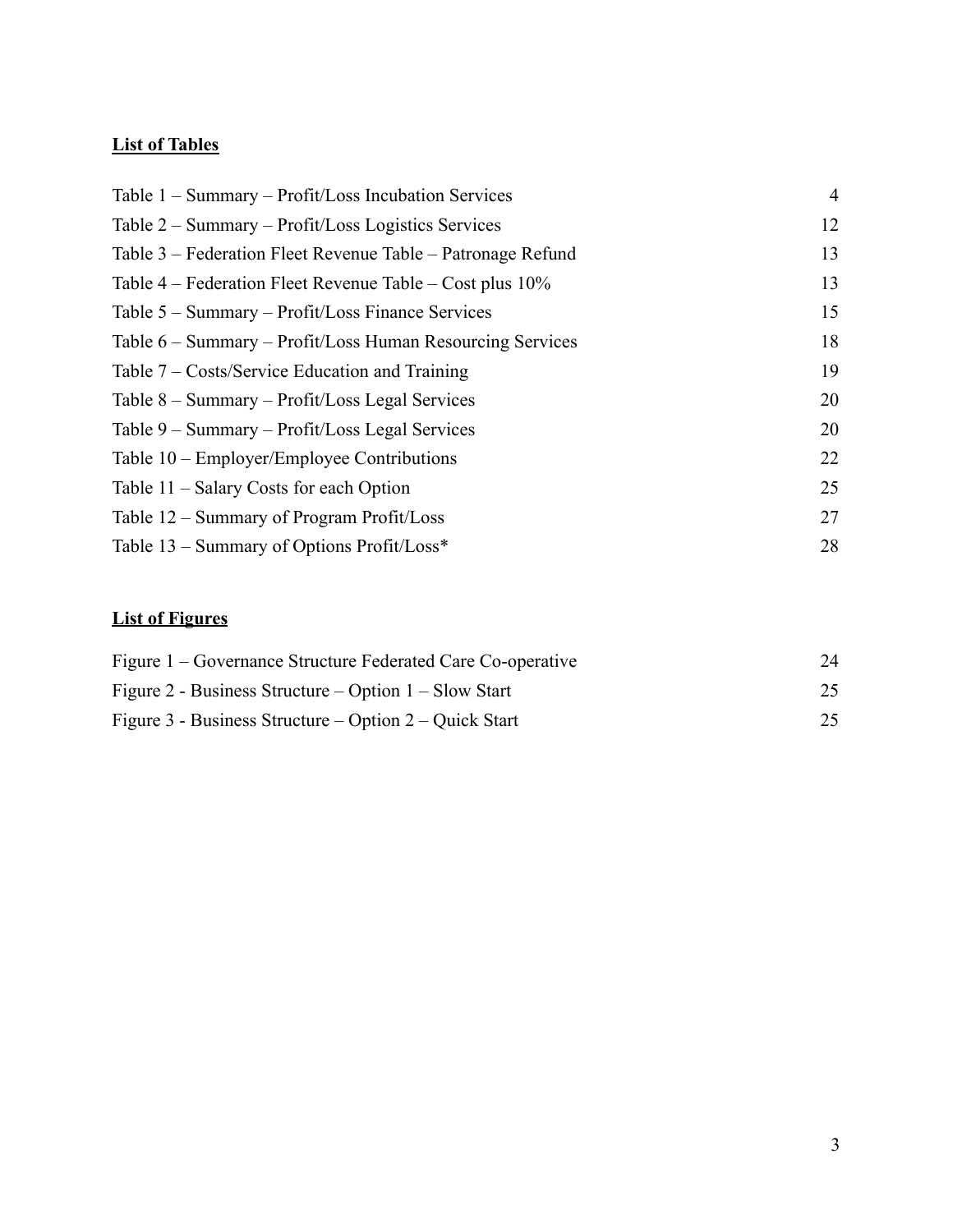#### <span id="page-3-0"></span>**Incubation Services - Business start-up supports**

| <b>Activities</b>                                             | <b>Option 1 - Slow Start</b> | <b>Option 2 - Quick Start</b> |
|---------------------------------------------------------------|------------------------------|-------------------------------|
| a. Incubation Services -<br><b>Business start-up supports</b> |                              |                               |
| <b>Business Outreach</b><br>a.                                | \$<br>(87,500)               | \$<br>(175,000)               |
| Business planning.<br>$b_{-}$                                 | \$<br>18,000                 | \$<br>(127,500)               |
| Incorporation (by-laws).<br>$\mathbf{c}$ .                    | \$                           |                               |
| Marketing plans.<br>d.                                        | \$<br>82,950                 | \$<br>503,625                 |
| e. Accounting and<br><b>Financial Management</b><br>Services. | \$<br>31,416                 | \$<br>190,740                 |
| Funding (Loans and<br>f.<br>Grants).                          | \$<br>74,743                 | 393,372<br>\$                 |
| Governance and<br>$g_{\cdot}$<br>Management Training.         | \$<br>16,500                 | \$<br>148,500                 |
| <b>Total Program Profit/Loss</b>                              | S<br>136,109                 | 391,929<br>\$                 |

<span id="page-3-2"></span>**Table 1 – Summary – Profit/Loss Incubation Services**

#### **Business Outreach**

<span id="page-3-1"></span>Business outreach by the Federated Care Co-operative will utilize a similar approach to the Antigonish Movement. The Antigonish Movement focused on community workshops and training sessions to advance community economic development in rural and remote communities across Nova Scotia during the 1920 following several decades of adversity in fishing, mining and agriculture. To stimulate community economic development St. Francis Xavier University established an Extension Department to provide community members with education and training on entrepreneurial endeavours. The Federated Care Co-operative will act as the extension department to stimulate economic activity in the care sector across Ontario.

The Federated Care Co-operative will reach out to communities through workshops and training sessions promoting the development of care organizations across Ontario. These workshops and training sessions will provide the foundational knowledge for community members to start care sector businesses such as daycare, eldercare, disability care and others. This outreach activity will stimulate the development of organizations (co-ops, non-profits, social enterprises) to meet the community's need to care for its citizens.

This programs outlined in the Incubation Services offered by the Federated Care Co-operative will include cost and profit-oriented programs. The goal is to establish as many care organizations as possible. These care organizations will be the members of the Federated Care Co-operative and consumers of the goods/services provided creating the future revenue streams for the federation. Membership fees will be minimal to encourage engagement with the Federated Care Co-operative. Membership will cost \$500/year per organization.

Implementation of the outreach services can be scaled depending on the funding available. Funding would mainly go to an Outreach Developer who will work with municipalities, existing care businesses and community members through workshops introducing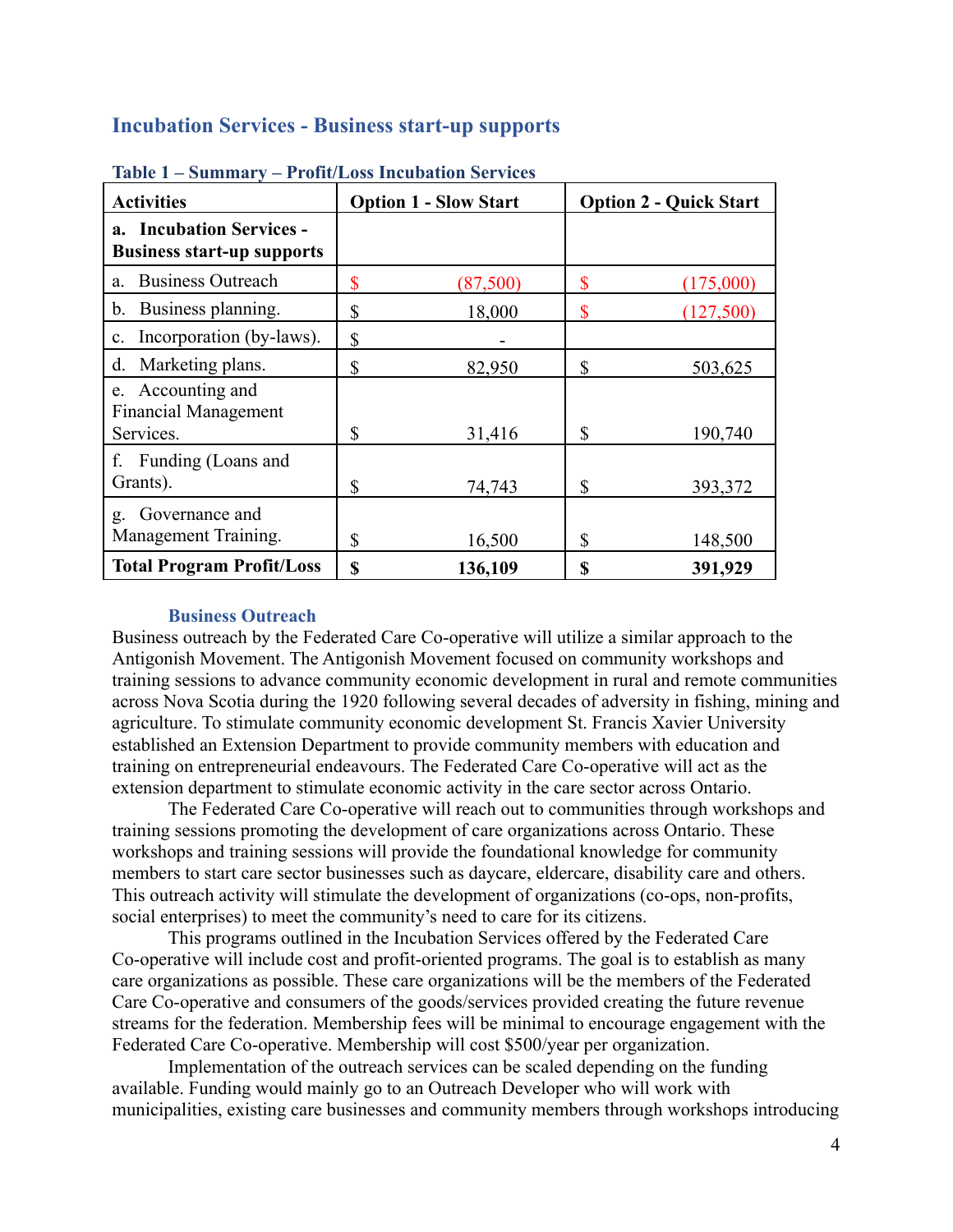the business approaches within the care sector. The Outreach Developer would be the first contact point for care entrepreneurs helping them to begin the business planning process within the communities. In addition, the Outreach Developer would promote the development of community care businesses through marketing and development of promotional activities and products.

#### Option 1 – Slow Start

A single Outreach Developer (salary at \$60,000/year) interacting with 2 communities every month to begin the development of local organizations. This approach would take a significantly longer time to reach a breakeven capacity for the Federated Care Co-operative. It is estimated that a full-time Outreach Developer engaging with 1 community every two weeks with a 33% rate of engagement that produces a viable organization would result in 8 organizations developed in the first year. Overall costs for outreach using Option 1 – Slow Start would be (\$87,000).

#### Option 2 – Quick Start

A single full-time Outreach Developer (salary at \$60,000/year) along with a Business Service Co-ordinator (\$80,000) could interact with 1 community every week. It is estimated that 2 communities per month with a 33% rate of engagement would produce 17 viable organizations in the initial year. Overall costs for outreach using Option 2 – Quick Start would be (\$175,000).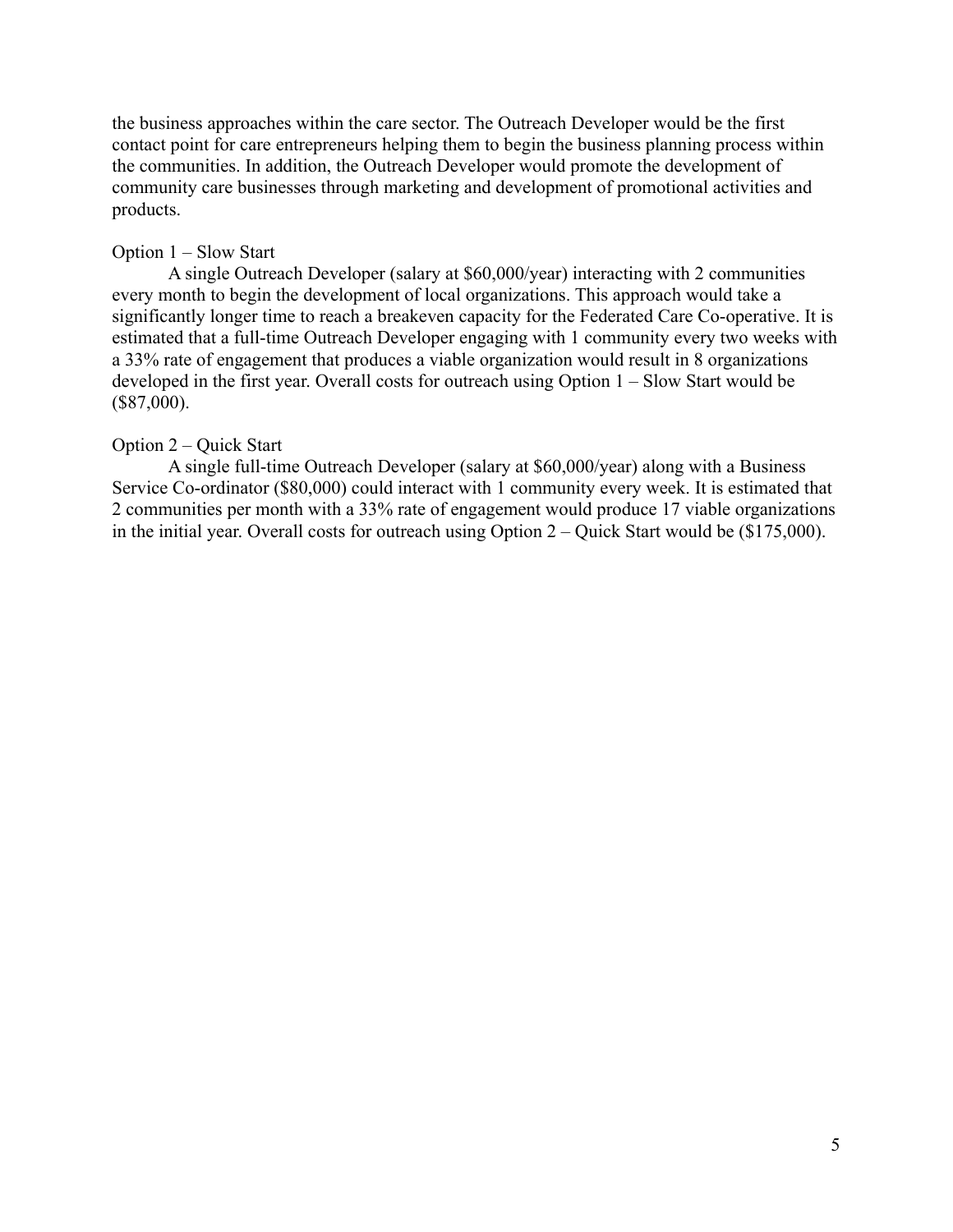#### **Business planning & Incorporation (by-laws)**

<span id="page-5-0"></span>Following the outreach community members will be engaged in the business planning process.

This process will include:

- 1) Work with the community members to clearly identifying the communities needs in business terms: non-profit, co-operative, social enterprise.
- 2) Define the need in financial terms: Revenue & Expenses, Capital structure (Debt/Equity).
- 3) Define the management and governance structures.
- 4) Produce a Business Plan with projections, marketing plan and financial statements.
- 5) Complete incorporation of the organization.
- 6) Assist with implementation of the business plan and ongoing support.

#### Option 1 – Slow Start

As there is only an Outreach Developer as staff of the Federated Care Co-operative in the Option 1 – Slow Start plan, the Federated Care Co-op would need to contract out business planning services. A complete the business plans and incorporation for the 8 engaged communities at a cost of \$7,500/plan for a total of \$60,000/year in revenue with a 30% profit margin. This contract approach would help reduce the costs to the Federated Care Co-operative charging new organizations \$5,000/plan. Utilizing a contract business planning services, however, would require that the  $6<sup>th</sup>$  step in the planning process, ongoing support, be shifted to the Outreach Developer. Overall profit from the contract business planning approach would be \$18,000 from the 8 organizations engaging in the program.

#### Option 2 – Quick Start

A full-time Business Services Co-ordinator working in conjunction with the Outreach Developer could complete business plans and incorporation for the 17 engaged communities at a cost of \$7,500/plan for a total of \$127,500/year. The costs for the full-time Business Services Co-ordinator would be \$80,000/year as the Business Services Co-ordinator would supervise the Outreach Developer along with a Logistics Co-ordinator (see Figure 3 – Business Structure – Option 2 – Quick Start). Overall profit from this approach for the Federated Care Co-operative would be \$127,500 from the 17 organizations engaging in the program.

This approach would take advantage of the fact that many of the businesses to be developed by the Federated Care Co-operative will be daycare, eldercare and disability care with similar business plans. The development of a business plan template would allow for the Business Services Co-ordinator to provide detailed information for standard business activities within these business types.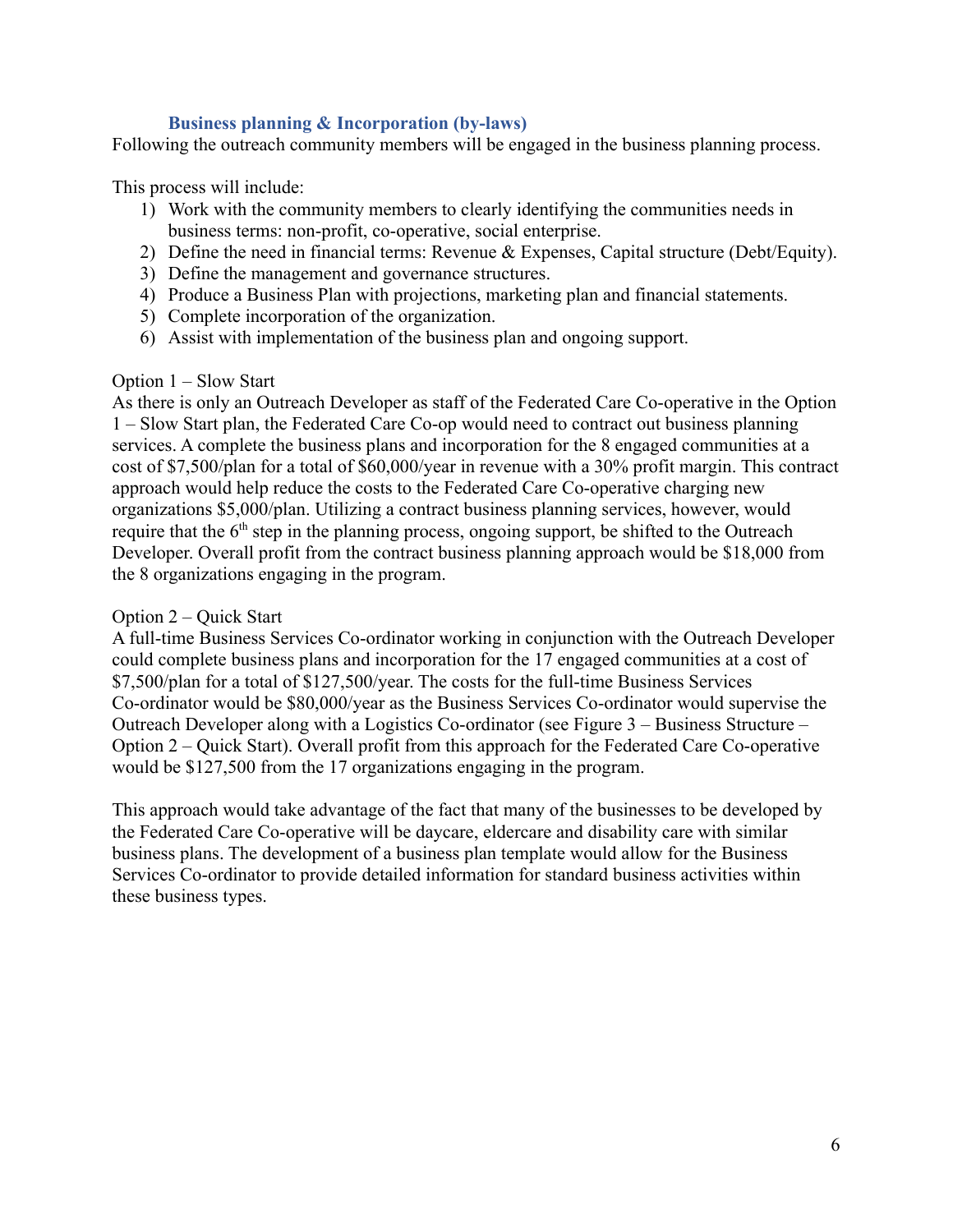#### **Marketing plans**

<span id="page-6-0"></span>The production of marketing plans will represent a revenue stream for the Federated Care Co-operative. Organizations can choose to engage with the Federated Care Co-operative for marketing services including

- i. **Marketing Plans** Average costs for marketing plans are between \$10 \$15,000. This cost can be offset with grants or through a percentage revenue sharing agreement between the local organization and the Federated Care Co-op. The revenue sharing agreement would be between 5-7% of revenue from the local organization till the cost for the marketing plan is recovered.
- ii. **Conventional Marketing** (branding, radio, tv, newspaper) Average costs for a conventional marketing campaign approximately \$1000/month or the organization can contract with the Federated Care Co-operative using a percent revenue sharing agreement between 5-7%.
- **iii. Social Media Marketing** Average social media marketing campaigns are approximately  $$250 - $1,000/m$ onth.
- **iv. Website Development and Maintenance –** Developing the website will cost between \$1,000 and \$5,000 with maintenance costs of \$500 - \$750/year.

Many of the marketing services provided by the Federated Care Co-operative could be priced based on revenue percentages rather than a fixed cost. The revenue percentages approach would allocate between 5-7% of the organization's revenue to the Federated Care Co-operative to promote their local organization as well as the Federated Care Co-operative and the co-operative movement in general. This percentage revenue would ensure that the local co-op's interests are promoted without undue cost for new co-ops while engaging more mature co-ops in the promotion of the co-operative movement as an alternative to the existing care system.

The marketing plans will be developed in collaboration with the Outreach Developer, the local organization and the University of Winnipeg's Research Centre on Co-operative Enterprises. The Outreach Developer will lead the development of the marketing plan with direction and content provided by the local organization. The Research Centre on Co-operative Enterprises will help to offset costs by accessing grants for student internships allowing the recruitment of marketing students to develop content for conventional, social media and the websites.

Utilizing average pricing the potential revenue generation from the marketing services provided by the Federated Care Co-operative would be:

Option 1 – Slow Start = **\$82,950/year** from the 8 organizations that engage with the Federated Care Co-operative.

Option 2 – Quick Start = **\$503,625/year** from the 17 organizations that engage with the Federated Care Co-operative.

Costing will be minimal or offset with grants as well as the utilization of the Outreach Developer in the marketing of the local organizations. In the case of Option 2 – Quick Start – the Outreach Developer will be joined in the marketing operations by the Business Services Co-ordinator as well as the CEO and Administrator.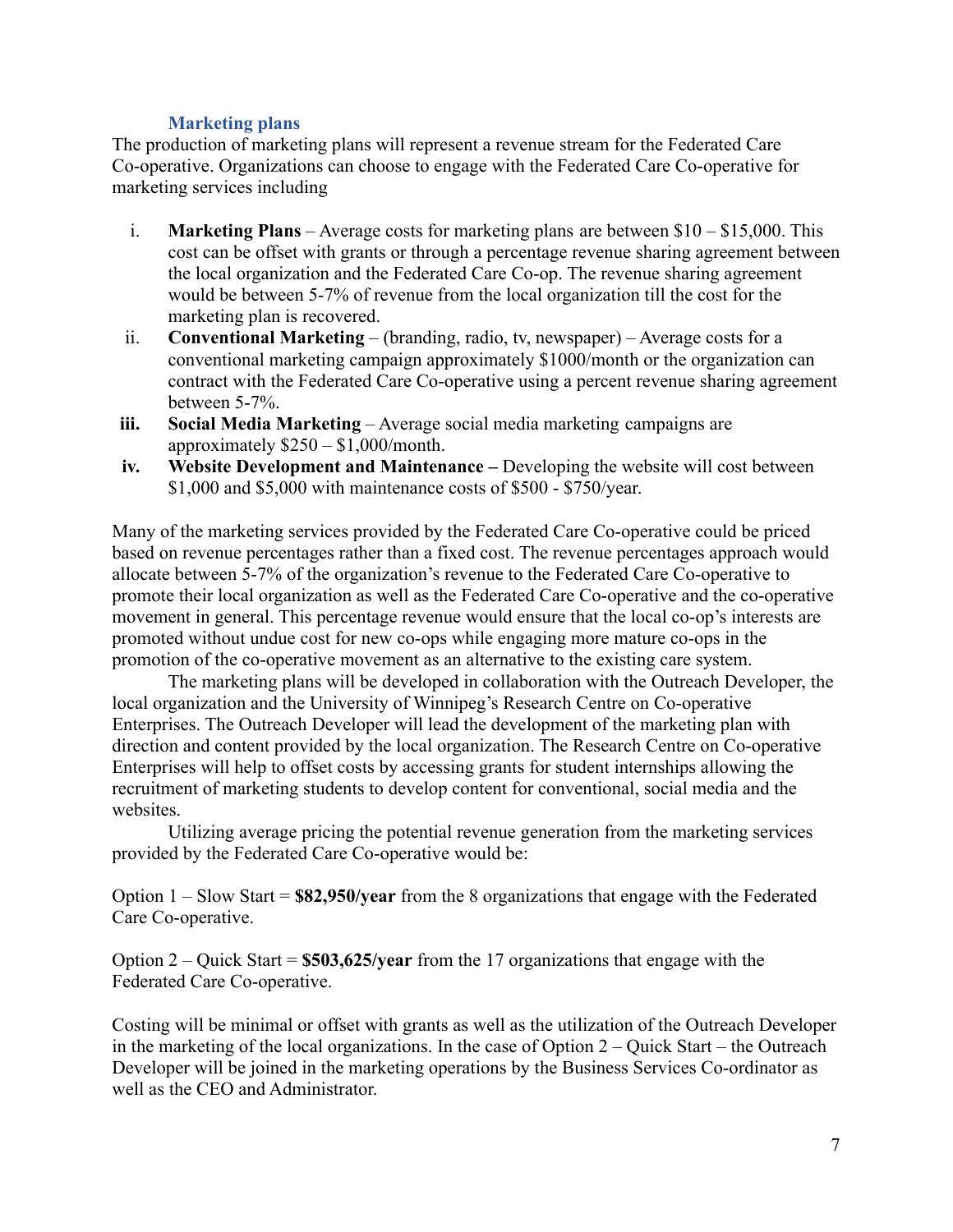#### **Accounting and Financial Management Services**

<span id="page-7-0"></span>Similar to the Marketing Plan services, the Accounting and Financial Management Services will be revenue generating services provided by the Federated Care Co-operative. For start-up local organizations establishing an efficient accounting and financial system can be difficult due to the lack of knowledge in these business areas. The Federated Care Co-operative will help start-up local care organizations in their development of their accounting and financial systems including:

- i. **Determining the best bookkeeping system** for the local care organization This service will offer a week and a half of engagement with the Federated Care Co-operatives experts to select and train the local organizations members on the financial bookkeeping system. Cost would be \$22/hour for 60 hours for \$1320/organization.
	- a. Option  $1 -$  Slow Start Revenue generated would be \$10,560/year. The workload would require contracting out these services with a profit margin of 35% for the Federated Care Co-operative yielding a profit of \$3,696 from the 8 organizations engaging in the program.
	- b. Option 2 Quick Start Revenue generated would be \$22,440/year. As Option 2 – Quick Start – increases the capacity within the Federated Care Co-operative costs for this service are minimal as the salary for the Business Service Co-ordinator would be covered by other revenue sources. Overall profit for this service would be \$22,440 from the 17 organizations engaging in the program.
- ii. **Developing policies for financial transactions** Management of finances within a firm requires detailed policies to avoid risk. This service will develop and provide training on financial risk management. Cost would be 3 days at \$50/hour for a cost per organization of \$1,200.
	- a. Option 1 Slow Start Revenue generated would be \$9,600/year. The workload would require contracting out these services with a profit margin of 35% for the Federated Care Co-operative yielding a profit of \$3,360 from the 8 organizations engaging in the program.
	- b. Option 2 Quick Start Revenue generated would be \$20,400/year.
- iii. **Develop and manage invoicing policies and procedures** Developing an invoicing strategy that encourages prompt payment is key to cashflow management. The Federated Care Co-operative will offer an invoicing service that will ensure the local organization receives payments for services provided. The service will develop an invoicing policy and procedure document for the local organization as well as provide invoicing services on a monthly basis. Average costs to the local organization would be \$2,000/year.
	- a. Option  $1 -$  Slow Start Revenue generated would be \$16,000/year with contract services costing \$10,400 for a profit of \$5,400 from the 8 organizations engaging in the program.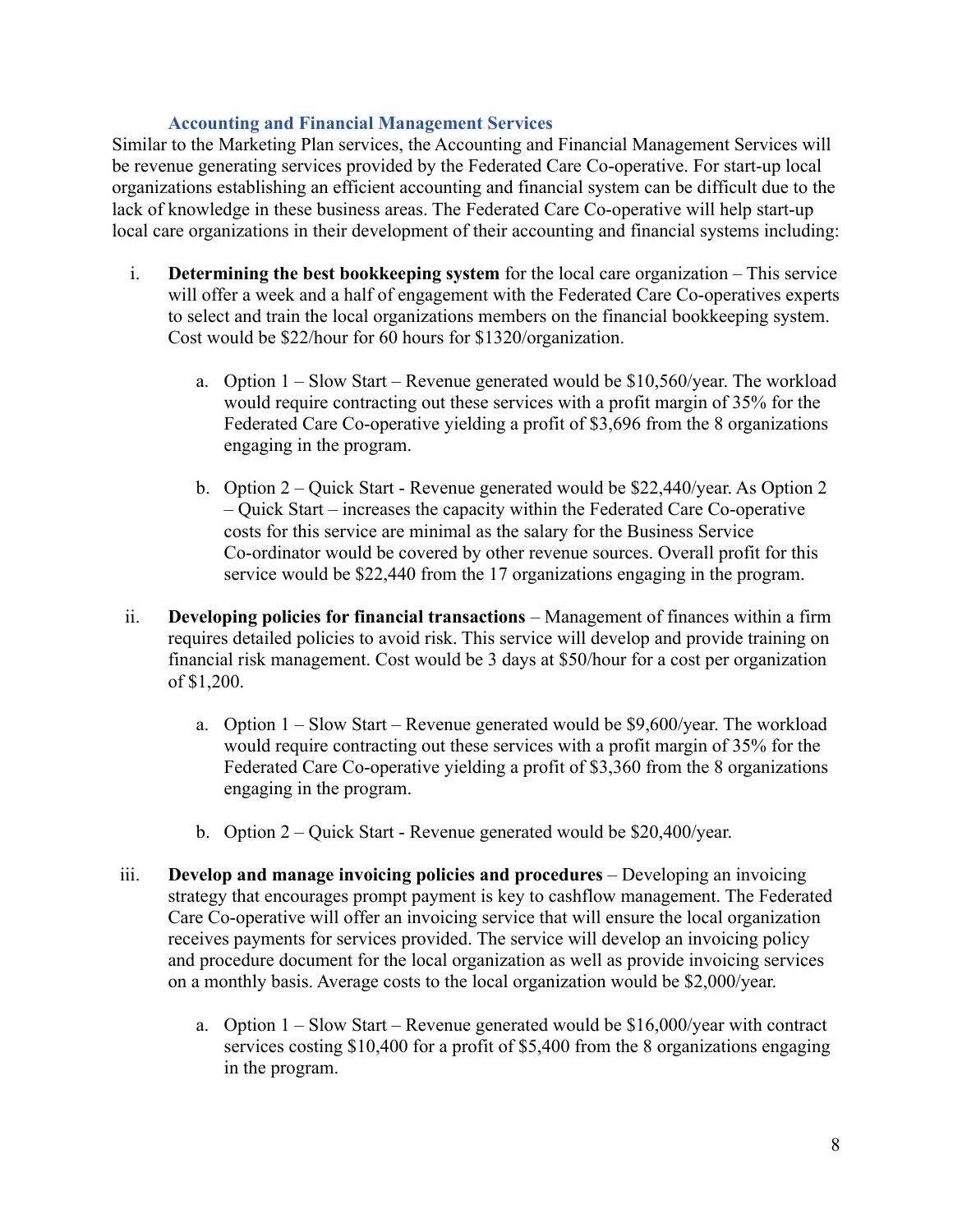- b. Option 2 Quick Start Revenue generated would be \$34,000/year with salary for the Business Service Co-ordinator off set by other revenue streams. The profit from this activity would be \$34,000 from the 17 organizations engaging in the program.
- **iv. Set up a chart of accounts –** This is an accounting service that the Federated Care Co-operative will offer. This service will help start-up organizations manage their financial assets. The service will outline the assets, liabilities, equity, revenue and expense accounts for the local organization. This process will take 2 days to set up the chart of accounts at a cost of \$350.
	- a. Option 1 Slow Start Revenue generated would be \$2,800 with contract costs at \$1,820 for profit of \$980 from the 8 organizations engaging in the program.
	- b. Option 2 Quick Start Revenue/Profit generated would be \$5,950 from the 17 organizations engaging in the program.
- **v. Forecast Cash Flows** This financial service is meant to help start-up organizations to see potential cash flow risks. The Federated Care Co-operative will provide expertise in cash flow analysis to estimate potential cash flow crunches for the local organization. By knowing when potential limitations in cash flow might occur, the local organization can plan to address these risks. This process will take 2 days to set up the chart of accounts at a cost of \$350.
	- a. Option  $1 -$  Slow Start Revenue generated would be \$2,800 with contract costs at \$1,820 for profit of \$980 from the 8 organizations engaging in the program.
	- b. Option 2 Quick Start Revenue/Profit generated would be \$5,950 from the 17 organizations engaging in the program.
- vi. Develop a Financial Management Strategy **Outsourced CFO** Financial management requires business acumen that not all local organization members have. The Federated Care Co-operative will provide a part-time Chief Financial Officer service to help local organizations in their initial growth phase providing sound financial analysis to ensure business decisions are made with the best possible information. This service will provide start-ups with the services of a CFO for two days at a cost of \$6,000. This costs can be off set using the percent of revenue to spread the costs over a longer time period for new organizations.
	- a. Option 1 Slow Start Revenue generated would be \$48,000 with contract costs for Outsourced CFO at \$31,200 for profit reaching \$16,800.
	- b. Option 2 Quick Start Revenue/Profit generated would be \$102,000/year with the Business Service Co-ordinator taking on the role of Outsourced CFO.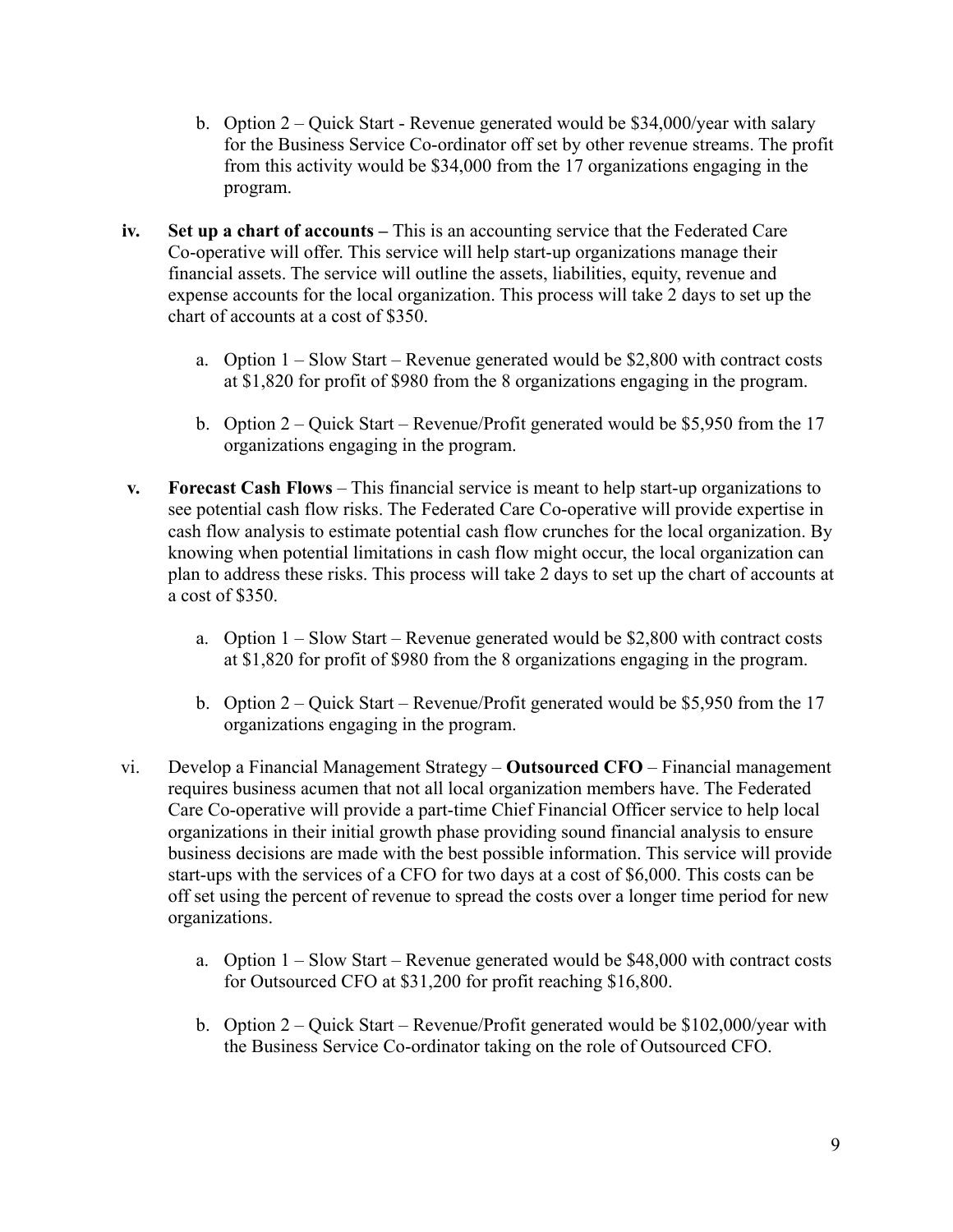#### **Funding (Loans and Grants)**

<span id="page-9-0"></span>The Loans and Grant program to be established and managed by the Federated Care Co-operative is dependent on support being provided by the Ontario Government. This program is meant to be a cost neutral program through the use of mixed loans to off-set grants to new local care organizations.

Mixed loans represent a revenue stream for the Federated Care Co-operative as it will provide loans to start-up organizations as well as mature organizations. Loans to start-up organizations will have favorable loan repayment terms such as 0-3% over longer terms, such as 5-10 years. More mature organizations will pay somewhat higher interest between 3-10% with a term between 1-5 years, depending on the nature of the loan. For example, for a mature organization seeking to expand operations with a solid revenue stream and moderate profit margin, a higher interest payment will be required. While this appears to go against conventional wisdom for loans, the concept is that the ongoing operations of the mature organization will help finance start-up organizations across the province by supporting the loan program. Given the nature of the care sector and the focus away from profit, this loan approach will act similar to taxation in that it is meant to distribute finance and economic power where it is needed, not to where the greatest profit margins are.

The initial loan program will provide approximately \$250,000- \$750,000 million in debt financing to help establish new local organizations and grow existing ones. If Option 1 – Slow Start is the option of choice, then a minimum of 4 organizations will be provided with loans totalling \$250,000. Option 2 – Quick Start will see 15 organizations receiving loans of approximately \$50,000 each for \$750,000. Return on the loan program is estimated at 8% for Option 1 and 13% for Option 2. Any residual funding can be returned to the loan program for additional loans.

The Grant Program will have two services for local organizations. The first service will be providing grants directly to new start-ups to off-set the need for capital. These grants will be offered through a yearly call for applications. Applicants can be supported by the Outreach Developer or directly apply themselves.

The second service within the Grant Program is meant to assist local organizations in applying for grants from other agencies or municipalities. The Federated Care Co-operative will offer the services of a Grant Writer to work with local organizations. The Grant Writer will work closely with local organizations (start-ups and mature organizations) to complete the application process. As grants vary in complexity and size the cost for this service will range from \$150 to \$2,000. For Option 1 – Slow Start – The Grant Writing Program is estimated to earn \$3,500/year. For Option 2 – Quick Start – The Grant Writing Program is estimated to earn \$15,000/year.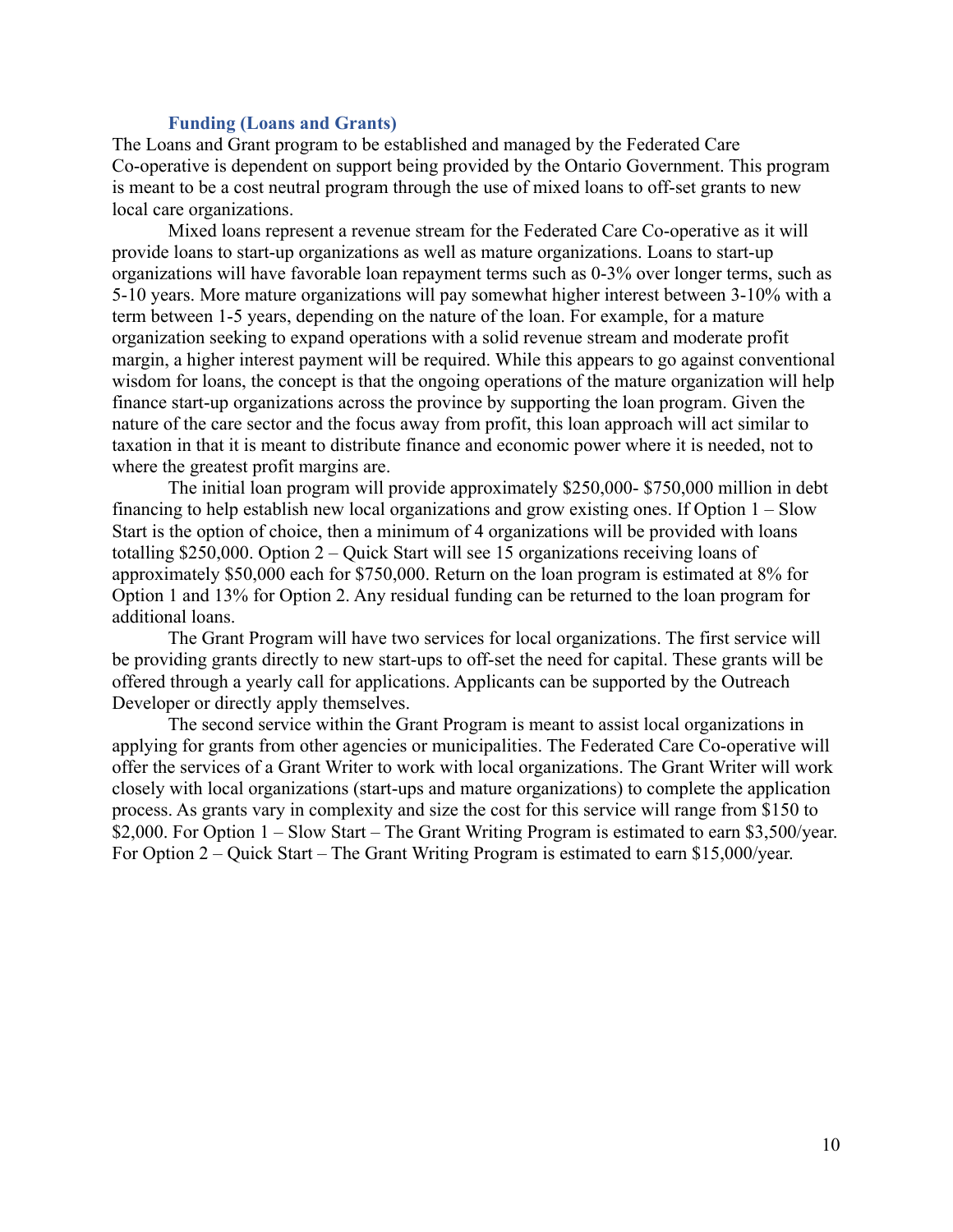#### **Governance and Management Training**

<span id="page-10-0"></span>The Governance and Management Training Program will be a service provided by the Federated Co-operative to develop and build governance and management capacity within the newly established local care organizations. These services will be tailored to meet the needs of each local organization. The Federated Care Co-operative will work with its partner organization, the Research Centre on Co-operative Enterprises to develop training tools, workshops and courses that meet the needs of the local care organizations. The average costs for these services will be \$1,500 per service. The services will include, but not limited to:

- i. **Governance workshops** Day long workshops for new directors.
- ii. **Weekend Governance Retreats** These retreats can be used by new and established organizations to refine their mission, vision and values to inform their strategic planning process.
- iii. **Management courses** These courses will be in-person or on-line to assist new and established managers in developing capacity in areas such as human resourcing, finance, leadership and other managerial skills.
- iv. **Leadership Forums** These forums will bring together new and established directors and managers to discuss the current trends, risks and opportunities within the sector.

Overall, the anticipated revenue from the Governance and Management Training Program for the Federated Care Co-operative will be:

Option 1 – Slow Start - \$12,000/year in revenues. Option 2 – Quick Start - \$45,000/year in revenues.

Costing for these programs can be kept to a minimum through the partnership with the Research Centre on Co-operative Enterprises and the University of Winnipeg. Through the development of training tools that can be used in multiple settings the Governance and Management Training Program will find cost savings through economies of scale.

## <span id="page-10-1"></span>**Incubation Services – General Outline**

Utilizing average pricing the potential profit generation from the Accounting and Financial Management Services provided by the Federated Care Co-operative would be:

Option 1 – Slow Start = (**\$16,748)** from all of the 8 organizations engaging with the Federated Care Co-operative.

Option 2 – Quick Start = **\$503,625** from the 17 organizations that engage with the Federated Care Co-operative.

Assumptions for these values are that the organizations developed by the Federated Care Co-operative utilize the services provided. That said, even with an uptake of 20% of the organizations developed by the Federated Care Co-operative would provide a Profit of \$113,386 from Option 2 – Quick Start.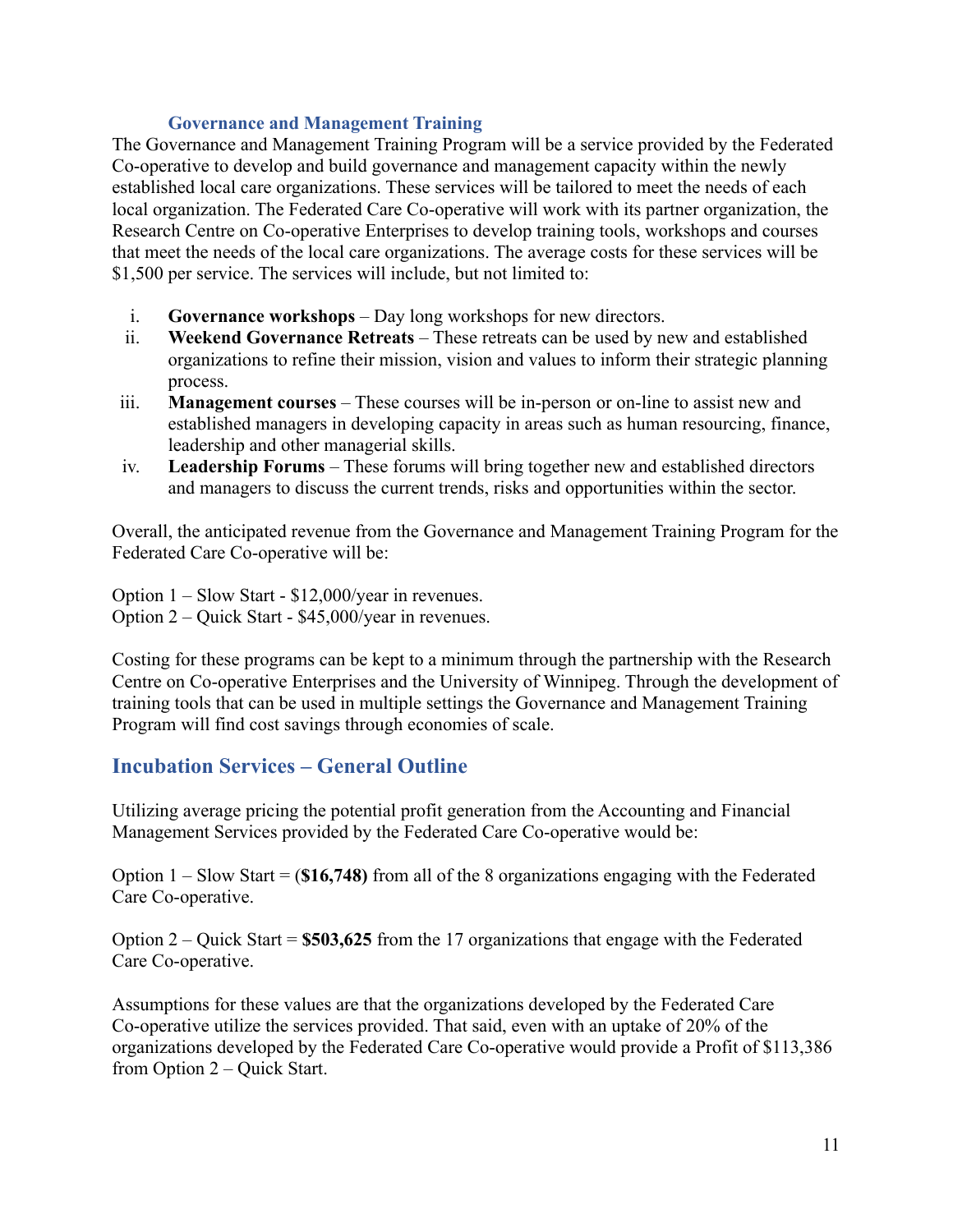## <span id="page-11-0"></span>**Logistics**

| <b>Activities</b>                | <b>Option 1 - Slow Start</b> |        | <b>Option 2 - Quick Start</b> |         |
|----------------------------------|------------------------------|--------|-------------------------------|---------|
| Logistics                        |                              |        |                               |         |
| Vehicles<br>a.                   |                              | 14,400 | J                             | 30,600  |
| Uniforms                         |                              | 1,548  |                               | 3,290   |
| c. Medical supplies.             | ۰D                           | 1,800  | J                             | 3,825   |
| PPE.                             |                              | 50,400 | J                             | 107,100 |
| <b>Total Program Profit/Loss</b> |                              | 15,291 | S                             | 91,957  |

<span id="page-11-2"></span>**Table 2 – Summary – Profit/Loss Logistics Services**

#### **Vehicles**

<span id="page-11-1"></span>Each member organization will have the opportunity to lease Federated Care Co-op vehicles. The purchase of a fleet of vehicles through an agreement with a supplier at favourable rates will allow for cost savings to be passed on to members and a surplus for operational support.

Financing of the vehicles through a credit union for preferential rates will allow the Federated Care Co-operative to realize savings on each vehicle purchase to be passed on to the members as patronage refunds at the end of the fiscal year. The lease rate will be at market values and the surplus will be utilized by the Federated Care Co-operative during the fiscal year as an investment revenue fund. All investments will be in safe financial instruments allowing for approximately 3% return on the invested funds.

The Table 1 below outlines a potential scenario for the leasing arrangement utilizing the costing for a hybrid vehicle (Honda Accord Hybrid, 2022). The purchase price would be negotiated down by ~35% from list price based on bulk vehicle purchasing.

Lease payment savings would be seen through negotiation of a 3% interest rate on loan from credit union over a 5-year term on the \$25,000 vehicle price for a monthly payment of \$450. Members could be providing with options for lease payment: 1) Patronage refund at the end of the year, or 2) Lower lease payment for immediate savings.

- 1) Patronage refund The savings from economies of scale and lower interest rates could be passed on to members at the end of the year as an incentive to utilize the Federation Fleet. This option could be promoted to more established members as a way of supporting the federate co-operative allowing the federated co-op to utilize the monthly savings over the year for operation/investment revenue.
- 2) Lower lease payments payments could be reduced to as low as cost plus 10%  $($450*10\% = $495/month)$ . This option might be utilized by new members as they focus on cash-flow in the first few years (see Table 2 below).

The Federated Care Co-operative Fleet would provide a modest profit.

Option 1 – Slow Start = **\$14,000** from all of the 8 organizations engaging with the Federated Care Co-operative with a fleet size of 24 vehicles assuming 3 staff per organization.

Option 2 – Quick Start = **\$30,600** from the 17 organizations that engage with the Federated Care Co-operative with a fleet size of 51 vehicles assuming 3 staff per organization.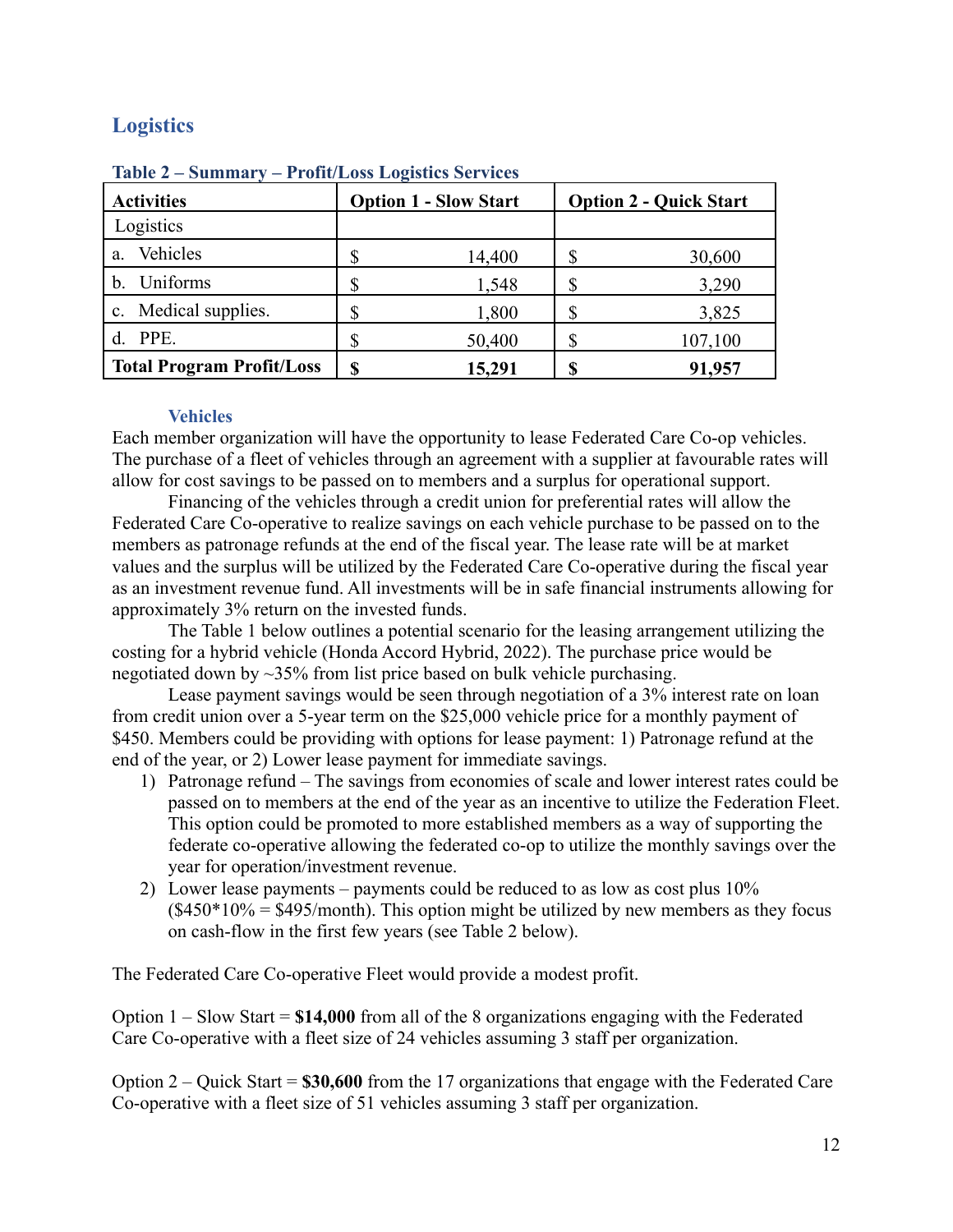| <b>Market cost</b>                                           | Lease<br>payment          | depreciation/yea<br>r(25%) | Lease<br>payments/yea<br>r | <b>Residual</b><br>value/yea<br>r      |
|--------------------------------------------------------------|---------------------------|----------------------------|----------------------------|----------------------------------------|
| \$38,000                                                     | \$540                     | \$9,500                    | \$6,480                    | \$28,500                               |
| <b>Federated Cost</b>                                        |                           |                            |                            |                                        |
| \$25,000                                                     | \$450                     | \$6,250                    | \$5,400                    | \$18,750                               |
| Cost<br>Savings/lease                                        | Lease/mont<br>h           |                            | Lease/year                 | <b>Residual</b><br>value<br>difference |
|                                                              | \$90                      |                            | \$1,080                    | \$9,750                                |
| Cost<br>Savings/fleet                                        |                           |                            |                            |                                        |
| Vehicle #<br>(estimate)                                      | Lease/mont<br>$\mathbf h$ | Lease/year                 |                            |                                        |
| 24                                                           | \$2,160                   | \$25,920                   |                            |                                        |
| Members 60%<br><b>Lease Savings</b><br><b>Federation 40%</b> | \$1,296                   | \$15,552                   |                            |                                        |

<span id="page-12-0"></span>**Table 3 – Federation Fleet Revenue Table – Patronage Refund**

# <span id="page-12-1"></span>**Table 4 – Federation Fleet Revenue Table – Cost plus 10%**

**Lease Savings \$864 \$10,368**

| <b>Market cost</b>        | lease<br>payment | depreciation/<br>year $(25%)$ | Lease<br>payments/yea<br>r | residual<br>value/yea<br>r |
|---------------------------|------------------|-------------------------------|----------------------------|----------------------------|
| \$38,000                  | \$495            | \$9,500                       | \$5,940                    | \$28,500                   |
| <b>Federated Cost</b>     |                  |                               |                            |                            |
| \$25,000                  | \$450            | \$6,250                       | \$5,400                    | \$18,750                   |
|                           |                  |                               |                            | <b>Residual</b><br>value   |
| <b>Cost Savings/lease</b> | Lease/month      |                               | Lease/year                 | difference                 |
|                           | \$45             |                               | \$540                      | \$9,750                    |
| <b>Cost Savings/fleet</b> |                  |                               |                            |                            |
| <b>Vehicles</b>           | Lease/month      | Lease/vear                    |                            |                            |
| 24                        | \$1,080          | \$12,960                      |                            |                            |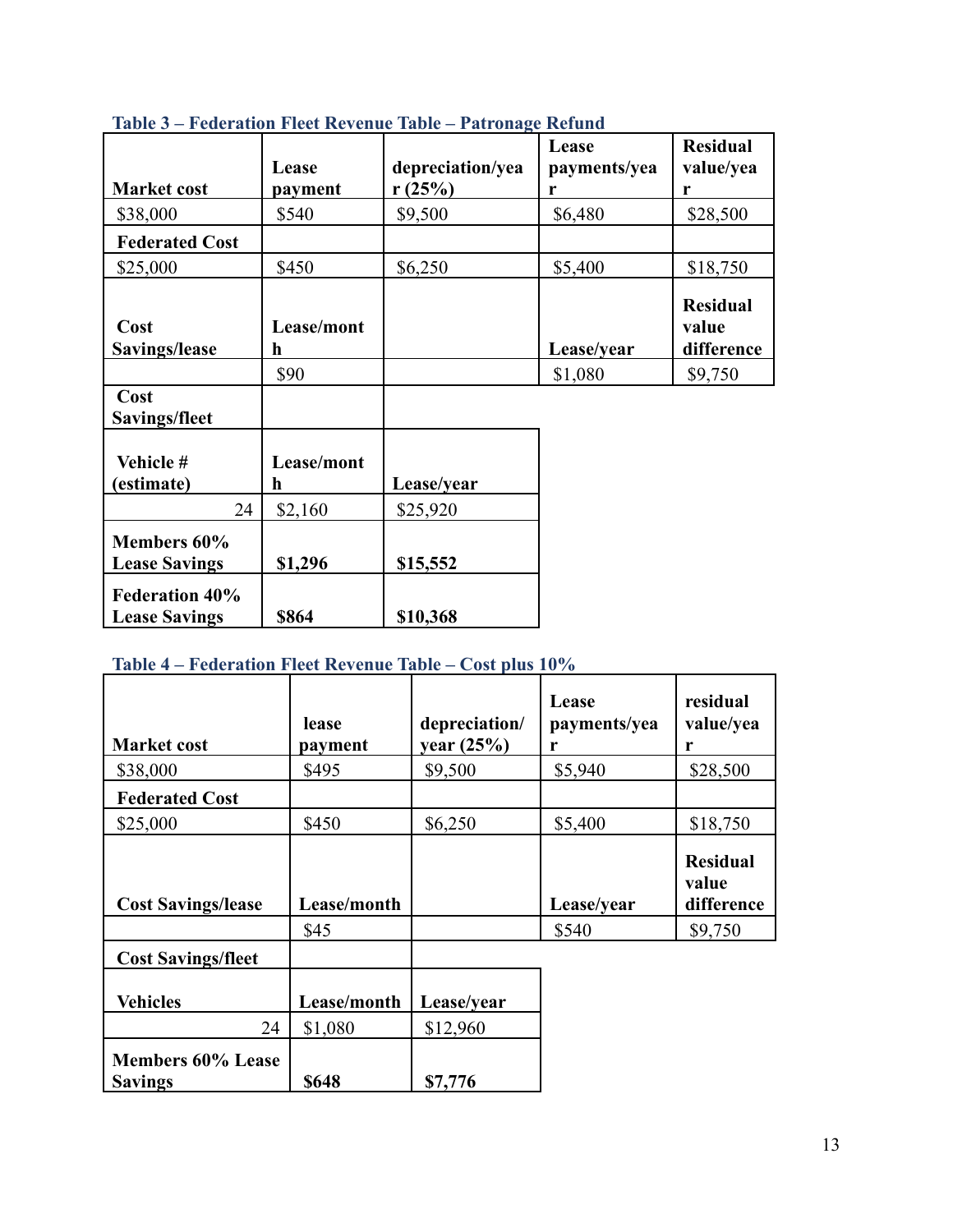| <b>Federation 40%</b> |       |         |
|-----------------------|-------|---------|
| <b>Lease Savings</b>  | \$432 | \$5,184 |
|                       |       |         |

#### **Uniforms**

<span id="page-13-0"></span>The bulk purchase of uniforms (scrubs) along with shoes will help decrease the cost for Federated Care Co-op members. Estimating a 30% reduction in price due to bulk purchase and selling to members at market prices will allow for a revenue stream with a small profit. Assuming that each new organization has 3 employees requiring 5 scrubs at \$30/scrub and a pair of shoes at \$65/pair the average revenue per employee would be \$215 for uniform costs. It should be noted that additional uniform options could be made available such as the addition of local co-op logos, hats, jackets, scarves, etc. for additional revenue.

The Federated Care Co-operative Uniform program would provide a modest profit.

Option 1 – Slow Start = **\$1,548** from all of the 8 organizations engaging with the Federated Care Co-operative assuming 3 staff per organization with 5 scrubs and 1 pair of shoes per employee.

Option 2 – Quick Start = **\$3,290** from the 17 organizations engaging with the Federated Care Co-operative assuming 3 staff per organization with 5 scrubs and 1 pair of shoes per employee.

#### **Medical Supplies**

<span id="page-13-1"></span>The bulk ordering approach would also be used for medical supplies with an estimated 30% cost savings would be used. Medical supplies represent a broad category including everything from mobility aids (wheelchairs, walkers, canes), sharps disposal containers, bandages, temperature probes, BP cuffs, etc. The Medical Supplies program estimates an average expenditure of \$250/employee/year (conservative valuation).

The Federated Care Co-operative Medical Supply program would provide a modest profit.

Option 1 – Slow Start = **\$1,800** from all of the 8 organizations engaging with the Federated Care Co-operative assuming 3 staff per organization with an estimated \$250 cost per employee.

Option 2 – Quick Start = **\$3,290** from the 17 organizations engaging with the Federated Care Co-operative assuming 3 staff per organization with an estimated \$250 cost per employee.

#### **Personal Protective Equipment (PPE)**

<span id="page-13-2"></span>The PPE program will provide the broad range of equipment needed by PSWs and their organizations including (gloves, gowns, masks, shields, hand sanitizer and cleaning supplies). The cost per organization is estimated at \$1,750/month. Bulk purchasing will see a cost savings of approximately 30% for the Federated Care Co-operative.

The Federated Care Co-operative PPE program would provide a decent profit.

Option 1 – Slow Start = **\$50,400** from all of the 8 organizations engaging with the Federated Care Co-operative with each purchasing  $\sim $1,750$ /month for their 3 employees.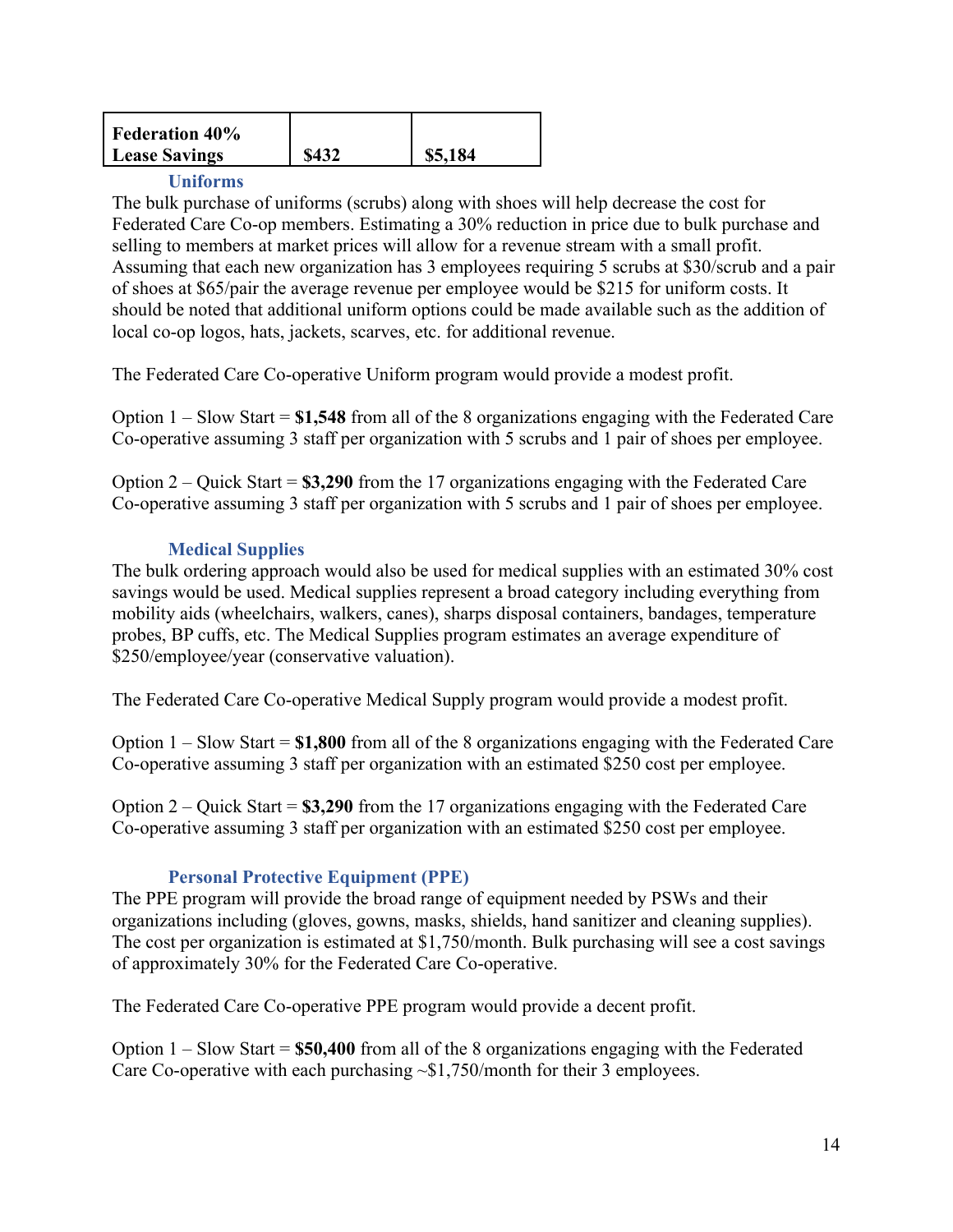Option 2 – Quick Start = **\$107,100** from the 17 organizations engaging with the Federated Care Co-operative with each purchasing  $\sim$ \$1,750/month for their 3 employees.

## <span id="page-14-0"></span>**Finance**

| <b>Activities</b>                     |    | <b>Option 1 - Slow Start</b> |    | <b>Option 2 - Quick Start</b> |
|---------------------------------------|----|------------------------------|----|-------------------------------|
| Finance                               |    |                              |    |                               |
| a. Payroll                            | \$ | 9,900                        | \$ | 19,800                        |
| b. Invoicing/Collection               | \$ | 4,950                        | \$ | 9,900                         |
| c. Grants -<br>Community/Research     | \$ | 600                          | \$ | 2,100                         |
| d. Bonds                              | \$ | 50,000                       | \$ | 180,000                       |
| e. Fundraising                        | \$ | 50,000                       | \$ | 135,000                       |
| f. Loans - Debt finance<br>assistance | \$ | 1,250                        | \$ | 3,375                         |
| <b>Total Program Profit/Loss</b>      | S  | 116,700                      | S  | 350,175                       |

<span id="page-14-3"></span>**Table 5 – Summary – Profit/Loss Finance Services**

#### **Payroll**

<span id="page-14-1"></span>The Federated Care Co-operative offering payroll services would allow for savings through economies of scale. The Federated Care Co-operative could enact a payroll system that covers the needs of multiple local organizations offsetting the time costs for purchasing of individual payroll systems, reduced staff time due to expertise in payroll services and lower costs due to centralized service delivery. At a cost of \$100/month per organization there would be a decent revenue stream and profit from offering a payroll service.

The Federated Care Co-operative Payroll program would provide a decent profit.

Option 1 – Slow Start = **\$9,900** from all of the 8 organizations engaging with the Federated Care Co-operative Payroll program.

Option 2 – Quick Start = **\$19,800** from the 17 organizations engaging with the Federated Care Co-operative Payroll program.

#### **Invoicing/Collection**

<span id="page-14-2"></span>Similar to the Payroll program, the Invoicing program would consolidate costs allowing for savings for the program. At \$50/month per organization the revenue from this program would be minimal, however, the program would address one of the major stumbling blocks for many start-up businesses, i.e., revenue collection. In addition, standardization of invoicing would assist clients in engaging with new care organizations. For example, should a client move or require additional services their knowledge that all organizations within the Federated Care Co-operative utilize similar payment polices would ease concerns regarding their ability to pay for services.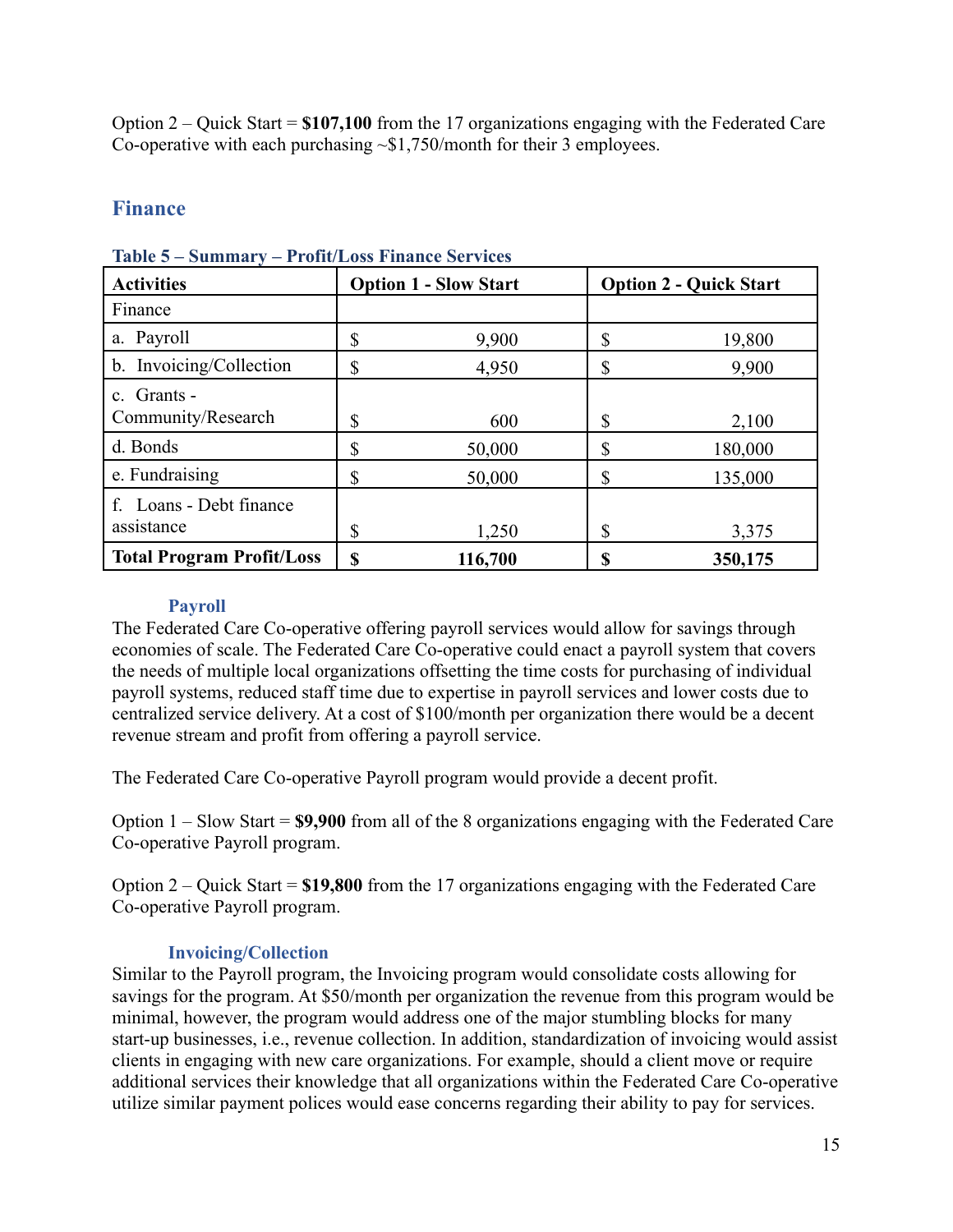The Federated Care Co-operative Invoice program would provide a modest profit.

Option 1 – Slow Start = **\$4,950** from all of the 8 organizations engaging with the Federated Care Co-operative Payroll program.

Option 2 – Quick Start = **\$9,900** from the 17 organizations engaging with the Federated Care Co-operative Payroll program.

#### **Grants – Community/Research**

<span id="page-15-0"></span>As the local organisations that will engage with the Federated Care Co-operative will be non-profit, they will be eligible to apply for a number of grants. These grants can include community grants offered by philanthropic organizations or research grants. These grants can take a significant amount of time to complete, and the success rates can be fairly low (20% in some cases). The Federated Care Co-operative can offer a grant writing service that will assist local organizations in finding and applying for grants. The approach for this program will be to contract out the grant writing service costs with a 30% profit margin on successful grants. Given the variability of grant offerings including timings and amounts it is difficult to estimate the profit generated from this type of program, however, the costs to implement this program are minimal with success allowing for local organizations to take advantage of grant financing to start-up, expand or further research their product offerings for their communities. Estimating between 2 and 7 organizations being successful in the grant program and approximately \$1,000/grant the revenue stream for this program would be between \$2,000 and \$7,000/year. With a 30% profit margin the profit would range between \$600 and \$2,100/year with the costs being incurred by the contract grant writer.

The Federated Care Co-operative Grant program would provide a modest profit.

Option 1 – Slow Start = **\$600** from 8 organizations engaging with the Federated Care Co-operative Grant program at a 20% success rate for 2 successful grant applications/year.

Option 2 – Quick Start = **\$2,100** from 17 organizations engaging with the Federated Care Co-operative Grant program at a 20% success rate for 2 successful grant applications/year.

#### **Bonds**

<span id="page-15-1"></span>Community bonds represent a financial tool that most individual non-profit organizations can not readily access due to the size of the ask, skill capacity required and time commitment. The Federated Care Co-operative could enact a community bond program that engages a number of local organization in a common fundraising goal. The smallest bond, for efficient management of the bond, is normally \$500,000/issuance. That being said, there are forms of bonds known as mini-bonds that can also be a financial tool for non-profits and co-operatives. Mini-bonds allow clients and communities to provide loan capital that is non-tradeable but returns a fix rate (3-5%). In either case, Community Bonds or Mini-bonds, the infrastructure to support large- and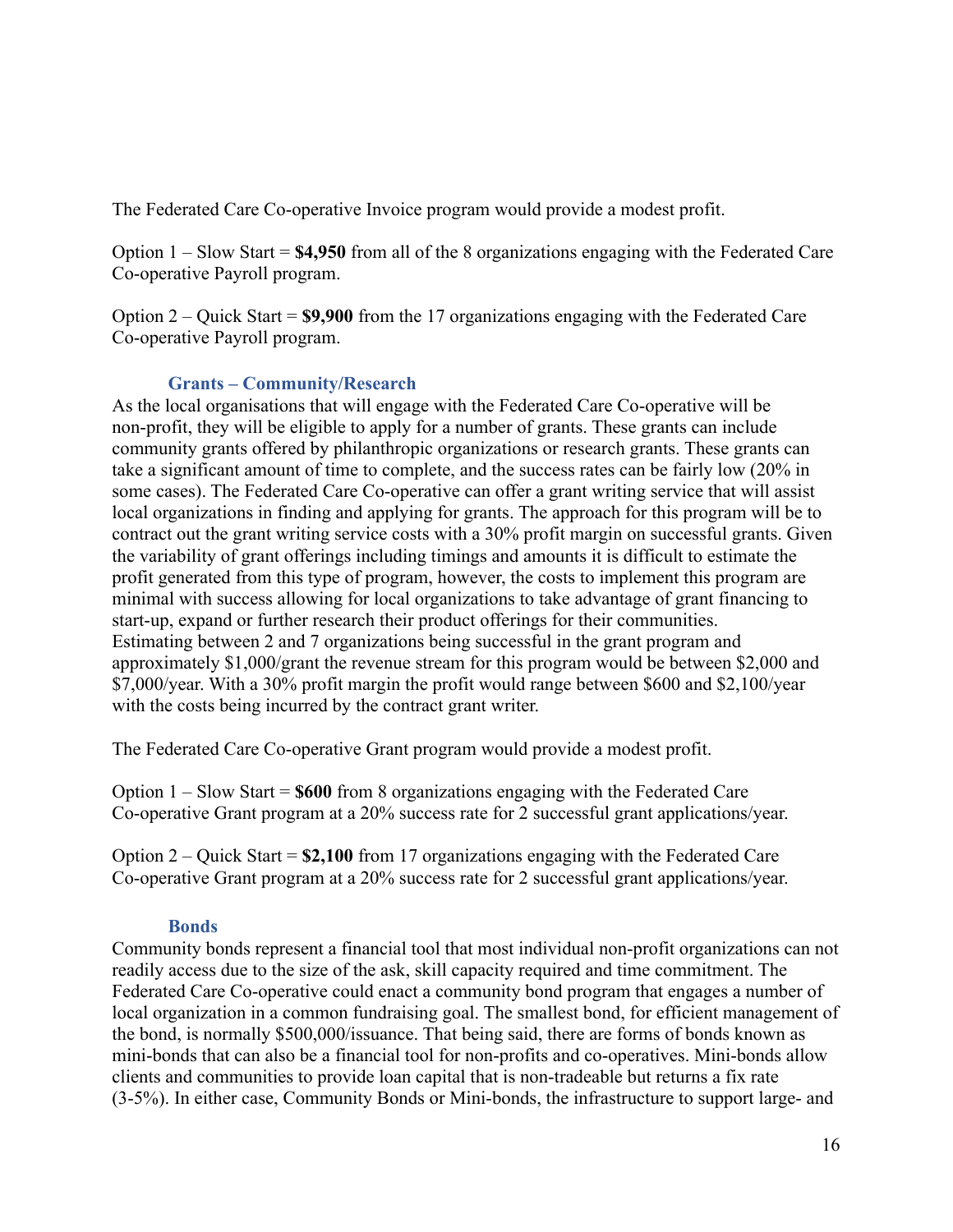small-scale debt capital can be incorporated into the Federated Care Co-operative structure to reduce costs for individual organizations.

Assuming that large scale community bonds would only occur if a significant number of local organizations acted together there would be limited profit potential for the Community Bond portion of the Bonds program, i.e., only if Option 2 – Quick Start is implemented. With 17 new organizations and 2 mature organizations engaging with the Community Bond portion of this program a single \$500,000 community bond could be issues with a cost of \$45,000.

The Mini-Bond portion of the Bonds program could offer an additional revenue stream for the Federated Care Co-operative. Issuing a bond amount of \$25,000 with a 4% coupon rate would allow local organizations to access \$20,000 in immediate loan capital with \$5,000 as a revenue stream for the Federated Care Co-operative.

The Federated Care Co-operative Bonds program would provide a decent profit.

Option 1 – Slow Start = **\$600** from 8 organizations engaging with the Federated Care Co-operative Grant program at a 20% success rate for 2 successful grant applications/year.

Option 2 – Quick Start = **\$2,100** from 17 organizations engaging with the Federated Care Co-operative Grant program at a 20% success rate for 2 successful grant applications/year.

#### **Fundraising**

<span id="page-16-0"></span>With all of the organizations being non-profit there is the opportunity to engage in professional fundraising to establish and grow local organizations. The Federated Care Co-operative can offer professional fundraising services including campaigns, drives, crowdfunding, and others. These fundraising services will provide local organizations with access to capital for their operations. Fundraising services costing will vary depending on the size of the campaign and the amount to be raised. On average a minimum fundraising campaign will be \$25,000 of which \$20,000 will be for the local organization's needs and \$5,000 for the Federated Care Co-operatives. Essentially, the costs per fundraising dollar will be \$0.20 for every dollar raised.

The Federated Care Co-operative Fundraising program would provide a decent profit.

Option 1 – Slow Start = **\$50,000** from 8 new and 2 mature organizations engaging with the Federated Care Co-operative Fundraising program

Option 2 – Quick Start = **\$135,000** f from 17 new and 10 mature organizations engaging with the Federated Care Co-operative Fundraising program.

#### **Loans – Debt financing assistance**

<span id="page-16-1"></span>Financing of an organization can be complicated. The inclusion of debt financing should be approached with detailed information on the outcomes on the business' operations. The Federated Care Co-operative can provide financial education for local organisations so that they will be able to make informed decisions on their capital financing needs. For a minimal \$125 per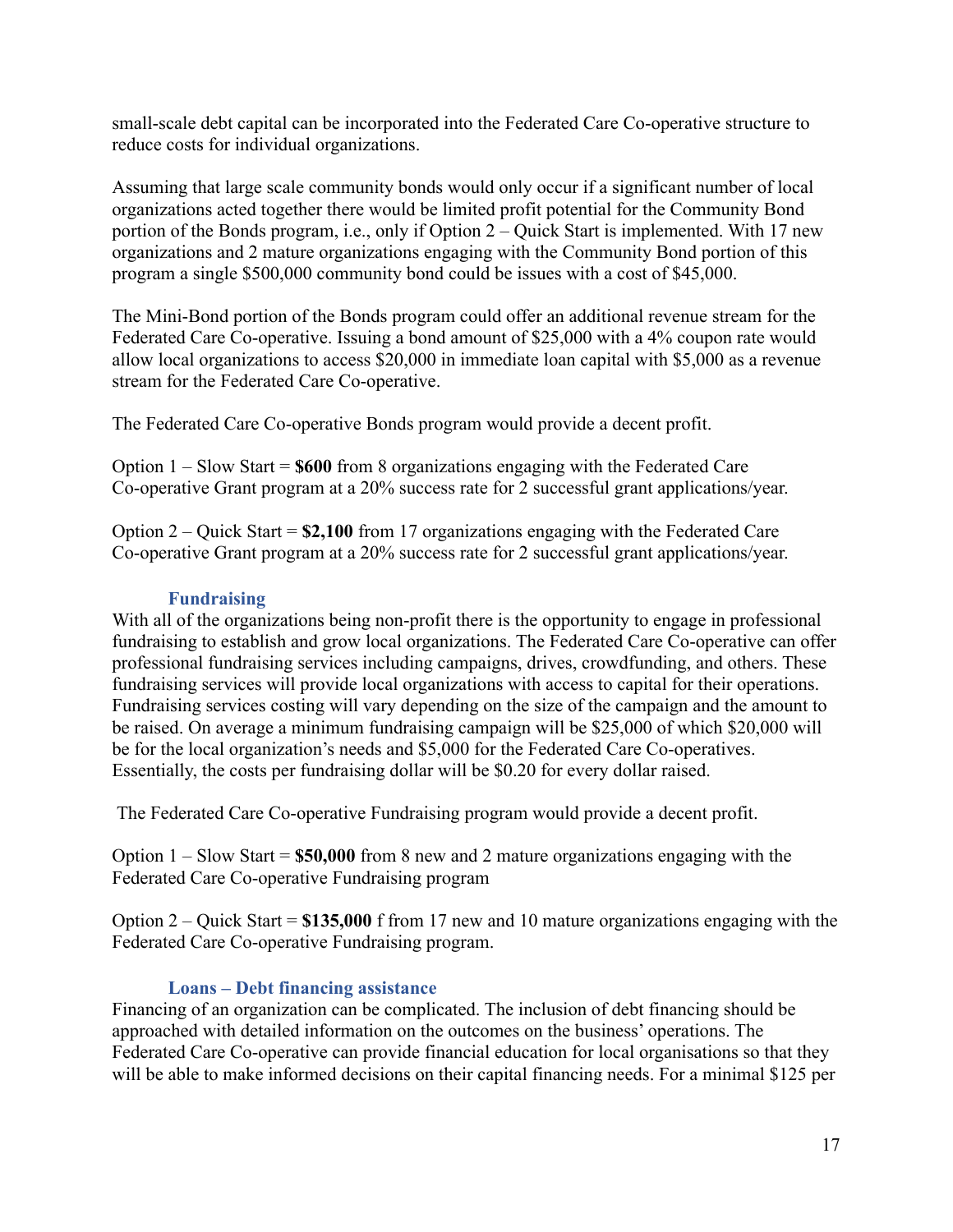session a local organisation can work directly with the Business Service Co-ordinator from the Federated Care Co-operative on a debt financing plan.

The Federated Care Co-operative Loans program would provide a modest profit.

Option 1 – Slow Start = **\$1,250** from 8 new and 2 mature organizations engaging with the Federated Care Co-operative Loans program

Option 2 – Quick Start = **\$3,375** from 17 new and 10 mature organizations engaging with the Federated Care Co-operative Loans program.

## <span id="page-17-0"></span>**Human Resourcing**

| THUIN A<br>$\sim$ $\mu$<br>11011012000 Human Resourcing Services |    |                              |    |                               |  |  |
|------------------------------------------------------------------|----|------------------------------|----|-------------------------------|--|--|
| <b>Activities</b>                                                |    | <b>Option 1 - Slow Start</b> |    | <b>Option 2 - Quick Start</b> |  |  |
| Human Resourcing                                                 |    |                              |    |                               |  |  |
| Recruiting<br>а.                                                 |    | 15,375                       | \$ | 39,750                        |  |  |
| b. Hiring                                                        |    | 5,125                        | \$ | 13,250                        |  |  |
| c. Education and Training                                        |    | 31,850                       |    | 85,995                        |  |  |
| <b>Total Program Profit/Loss</b>                                 | \$ | 52,350                       | S  | 138,995                       |  |  |

#### <span id="page-17-2"></span>**Table 6 – Summary – Profit/Loss Human Resourcing Services**

#### **Recruiting**

<span id="page-17-1"></span>The Federated Care Co-operative could engage in ongoing recruiting activities for both care sector entrepreneurs and employees. By acting as a recruiting agent, the Federated Care Co-operative could save local organizations recruiting costs. In addition, the Federated Care Co-operative could build partnership with local educational institutions that train PSWs, DSWs and Childcare workers in the development of care businesses. The Recruiting program would involve the centralization of marketing for employment and entrepreneurial activities. It is estimated that there would be a need to hire 1 additional employee or entrepreneur every quarter (3 months) for each organization engaged with the Federated Care Co-operative at a cost of \$1,500 per/year/organization.

The Federated Care Co-operative Recruitment program would provide a modest profit.

Option 1 – Slow Start = **\$15,375** from 8 new and 2 mature organizations engaging with the Federated Care Co-operative Recruitment program

Option 2 – Quick Start = **\$3,750** from 17 new and 10 mature organizations engaging with the Federated Care Co-operative Recruitment program.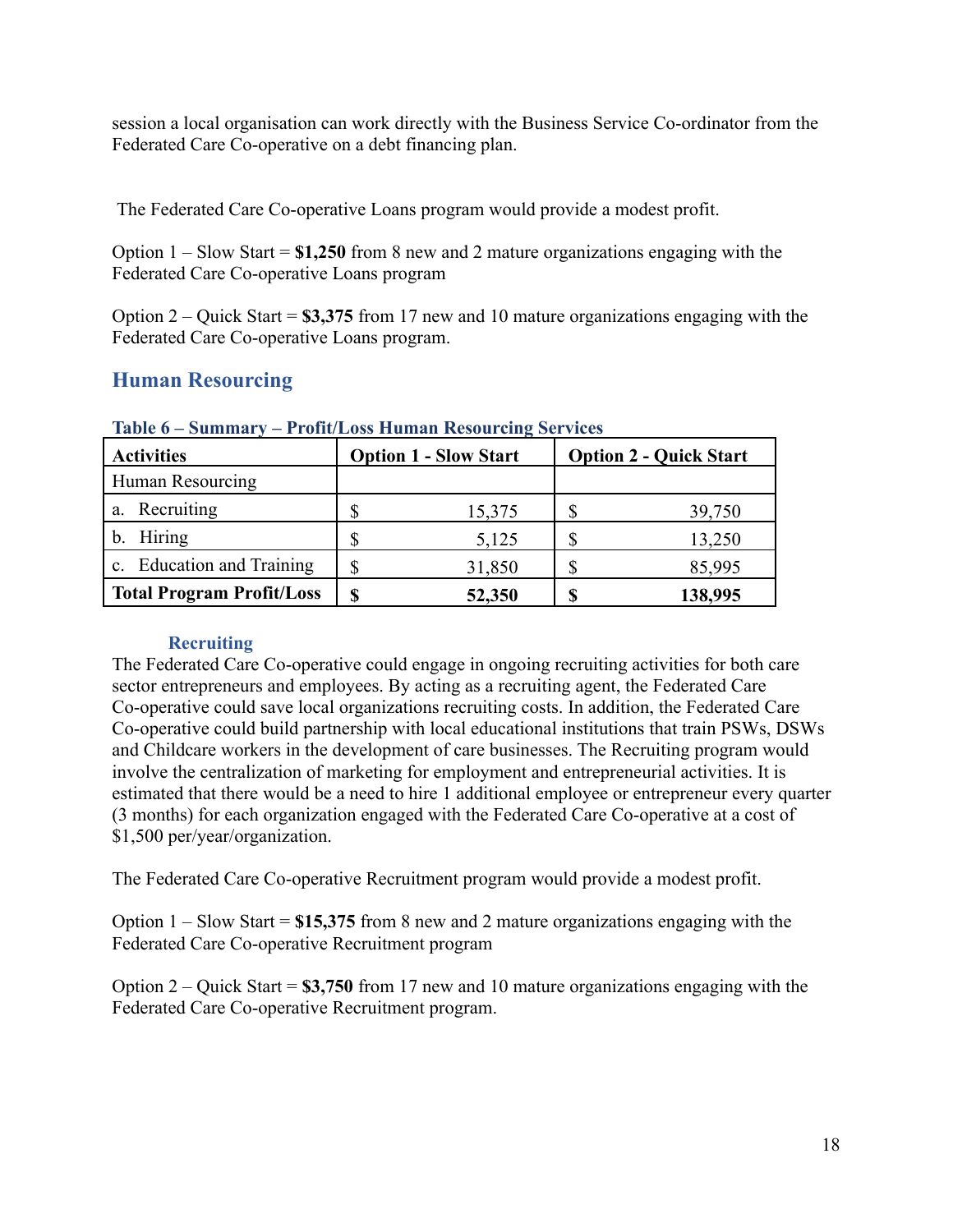#### **Hiring**

<span id="page-18-0"></span>Hiring for new organizations can be an intimidating operation. The Federated Care Co-operative could offer the service of collection and review of applications, interview processes and offering documents to decrease the uncertainty within the hiring process. These services would cost a minimal fee of \$500/year/organization.

The Federated Care Co-operative Hiring program would provide a modest profit.

Option 1 – Slow Start = **\$5,125** from 8 new and 2 mature organizations engaging with the Federated Care Co-operative Hiring program

Option 2 – Quick Start = **\$13,250** from 17 new and 10 mature organizations engaging with the Federated Care Co-operative Hiring program.

#### **Education and Training**

<span id="page-18-1"></span>The Education and Training program offers many opportunities for revenue generation for the Federated Care Co-operative (see Table 3 below).

| Table / Costs/Dervice Equention and Hamme         |                                    |  |  |
|---------------------------------------------------|------------------------------------|--|--|
| <b>Education and Training Offering</b>            | <b>Cost/Service</b>                |  |  |
| Workshops – average 12 people/org./year           | \$1,500                            |  |  |
| $\vert$ Individual – in-person courses            | \$600                              |  |  |
| Individual – online courses                       | \$325                              |  |  |
| Certificates (micro-accreditation)                | $$325/course - 5 courses = $1,625$ |  |  |
| $\vert$ Custom Group Courses $-6 - 8$ individuals | \$2,500                            |  |  |

#### <span id="page-18-2"></span>**Table 7 – Costs/Service Education and Training**

Many of these education and training options can be provided through a partnership with the University of Winnipeg's Research Centre on Co-operative Enterprises or through other partnership arrangements. In each partnership agreement the profit margin for the Federated Care Co-operative will be a minimum of 35% for each service.

The Federated Care Co-operative Education and Training program would provide a modest profit.

Option 1 – Slow Start = **\$31,850** from 8 new and 2 mature organizations engaging with the Federated Care Co-operative Education and Training program.

Option 2 – Quick Start = **\$85,995** from 17 new and 10 mature organizations engaging with the Federated Care Co-operative Education and Training program.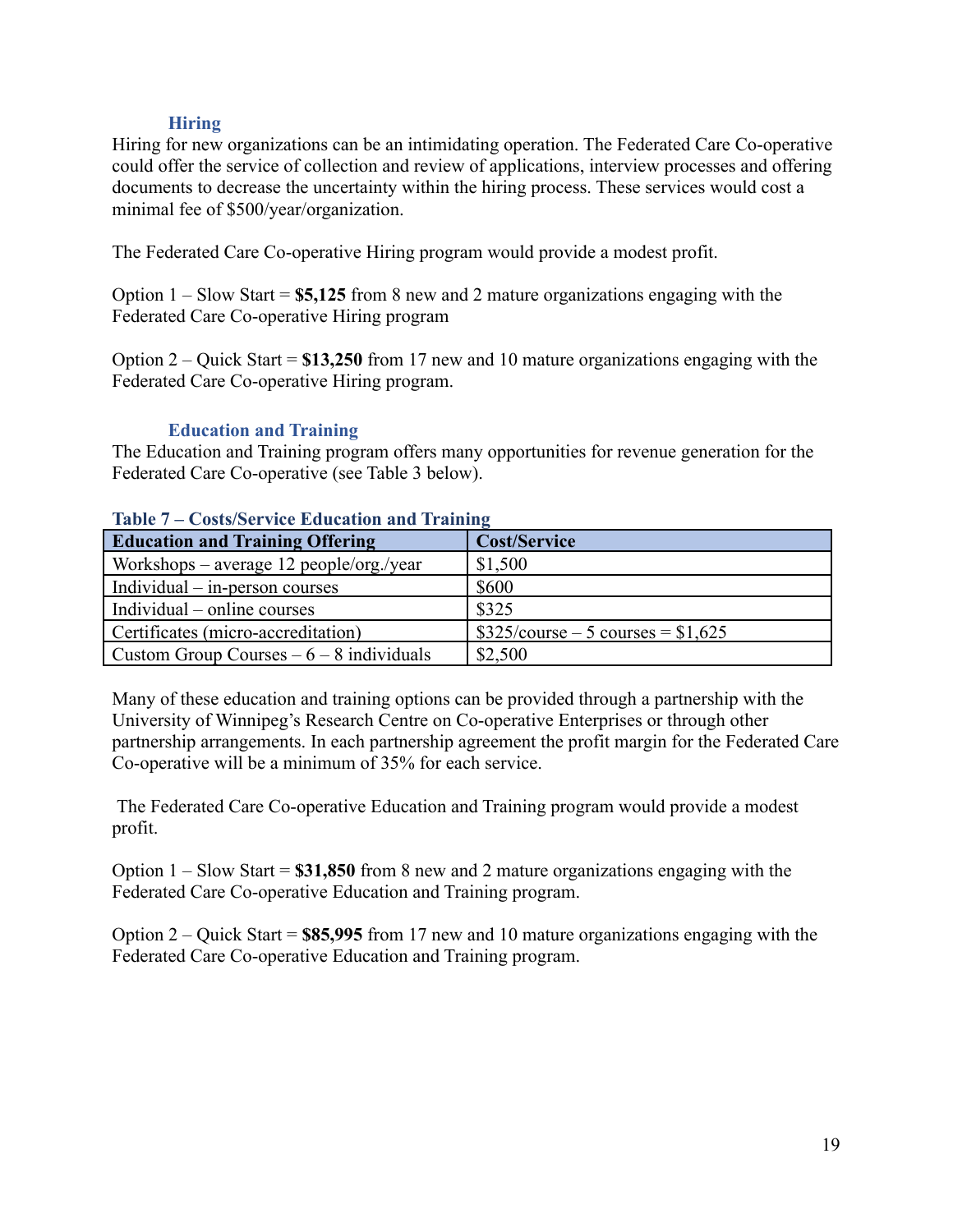## <span id="page-19-0"></span>**Legal Services**

| <b>Activities</b>                | <b>Option 1 - Slow Start</b> | <b>Option 2 - Quick Start</b> |
|----------------------------------|------------------------------|-------------------------------|
| e. Legal Services                |                              |                               |
| <b>Total Program Profit/Loss</b> | (19.857                      | (16, 482)                     |

#### <span id="page-19-2"></span>**Table 8 – Summary – Profit/Loss Legal Services**

Establishing a new business requires access to legal services. The average legal costs for a business are between \$1,500 and \$5,000 depending on the complexity of the business. Given that the Federated Care Co-operative will work directly with lawyers with expertise in the care sector as well as co-operative development there will be cost savings due to decrease time required for the lawyer with each client. Costs per organization for legal fees through the Federated Care Co-operative would be, on average, \$1,250. With a 30% profit margin for legal fees the Legal Services program will provide a very modest profit for the Federated Care Co-operative.

The Federated Care Co-operative Legal Services program would provide a modest profit.

Option 1 – Slow Start = **\$3,000** from 8 new and 2 mature organizations engaging with the Federated Care Co-operative Education and Training program.

Option 2 – Quick Start = **\$6,375** from 17 new and 10 mature organizations engaging with the Federated Care Co-operative Education and Training program.

## <span id="page-19-1"></span>**Pension and Benefits**

| <b>Activities</b>                | <b>Option 1 - Slow Start</b> |           | <b>Option 2 - Quick Start</b> |           |
|----------------------------------|------------------------------|-----------|-------------------------------|-----------|
| Pension and Benefits             |                              |           |                               |           |
| a. Defined contribution plan.    | \$                           | 343,600   | \$                            | 20,500    |
| b. Health and Dental.            | \$                           | (132,000) |                               | (453,000) |
| Vacation days.<br>$c_{-}$        |                              | (54,000)  |                               | (145,800) |
| Sick days.<br>d.                 |                              | (39,600)  |                               | (135,900) |
| <b>Total Program Profit/Loss</b> | \$                           | 118,000   |                               | (714,200) |

#### <span id="page-19-3"></span>**Table 9 – Summary – Profit/Loss Legal Services**

Attraction and retention of care sector workers continues to be a major challenge. While actions are being taken to accelerate the training of new care sector employees there remains the issue of workers exiting the sector. Issues such as being undervalued, lack of support and burnout are key reasons for care workers existing the care sector.

As the current care sector is unregulated many workplaces lack standardized training for care workers creating an unhealthy and unsafe work environment. Workers are placed in situations where staffing levels are low, and the risk of workplace injuries are high. These conditions lead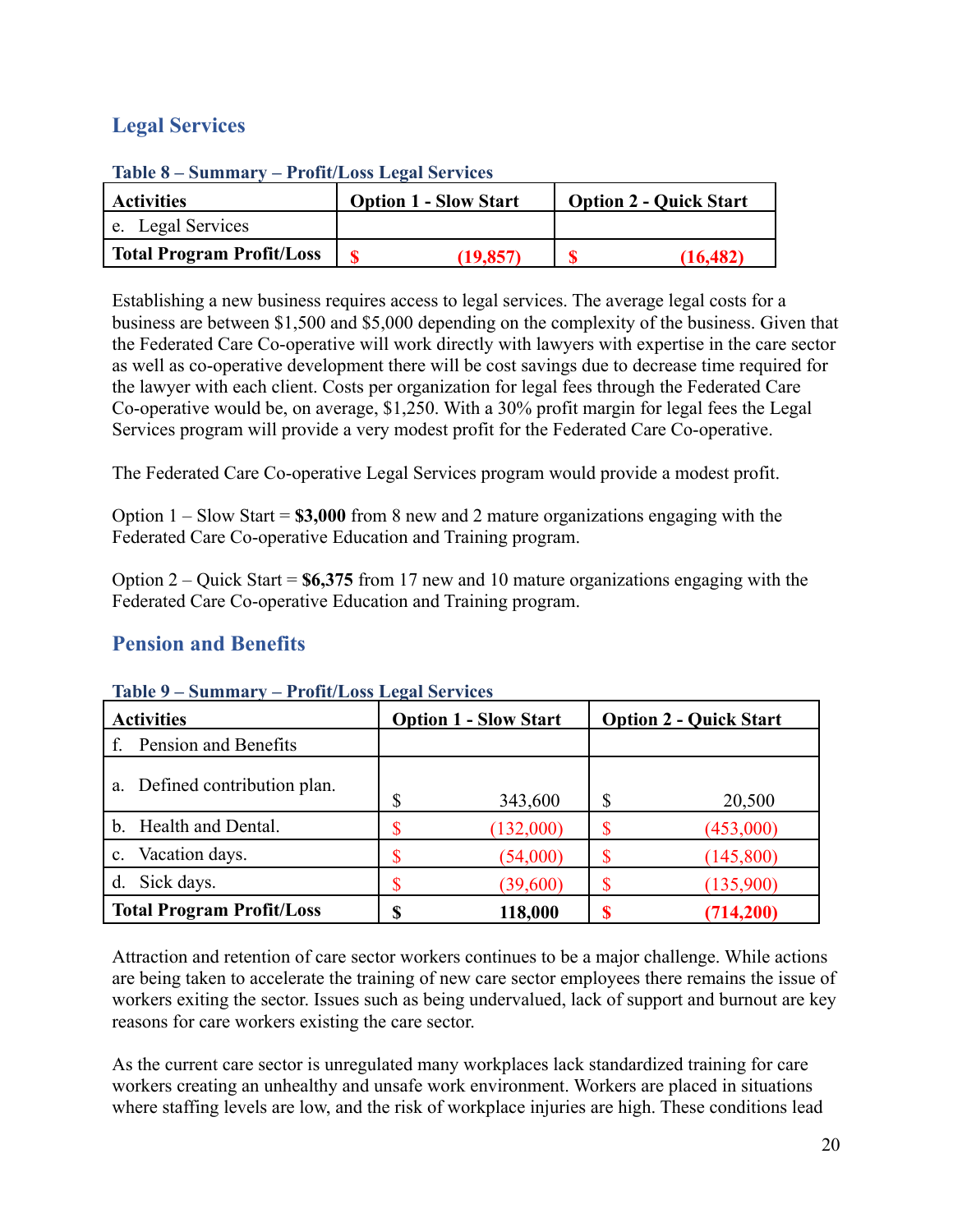to an exodus of workers from the care sector. For example, according to Health Force Ontario, 50 per cent of PSWs in the health-care sector stay for fewer than five years, with 43 per cent listing burnout due to short staffing as their primary factor for leaving. Turnover is highest for part-time and casual positions, which account for 48 per cent and about 11 per cent of PSWs in the province, respectively. In addition to burnout due to low staffing most care sector workers feel undervalued in their unregulated sector.

Addressing the need for additional care sector workers by accelerating training is a good first step, however, there is a need to encourage retention within the care sector. The Federated Care Co-operative would offer a pension and benefits plan that would encourage retention within the care sector. With increased retention in the sector in order to maximize personal pension and benefits a culture of self-regulation and oversight would also be developed by the Federated Care Co-operative through the Education, Training and Information Principle that guides the co-operative operations. With self-regulation a higher, more consistent standard of care can be enacted based on long-term norms of care defined by the care sector workers themselves.

#### **Defined contribution plan**

<span id="page-20-0"></span>The defined contribution plan proposed by the Federated Care Co-operative requires an initial investment of \$20 million. The initial investment would ensure that employee contributions would be matched by the Federated Care Co-operative. As the number of organizations and employees varies between the two options presented in this document the calculations for pension contributions by employer/employee differ between the options.

Option 1 – Slow Start estimates 8 new organizations with 3 employees each plus 2 mature organizations with 10 employees each for a total of 44 employees engaged in the defined contribution pension plan.

Option 2 – Quick Start 17 new organizations with 3 employees each plus 10 mature organizations with 10 employees each for a total of 151 employees engaged in the defined contribution pension plan.

Given that employees can contribution up to 18% of their annual salary (estimated at \$45,000) to the defined contribution pension plan, each employee can contribution \$8,100/year. The \$8,100/year contribution, however, is only sustainable for Option 1 – Slow Start as the employer must match employee contributions of \$356,400/year. This amount can be match with a conservative investment strategy yielding a return of approximately 2%. If the 18% contribution is used for Option 2 a return of over 6% would be required placing the pension plan at risk. To address the sustainability of the employer contribution issue within Option 2 a lower contribution limit will be required. Employer/employee contributions would have to be capped at 10% or \$4,500/year/employee. This lower contribution amount would allow the pension plan to be managed for a 3.4% return maintaining a safe and conservative investment strategy for the fund.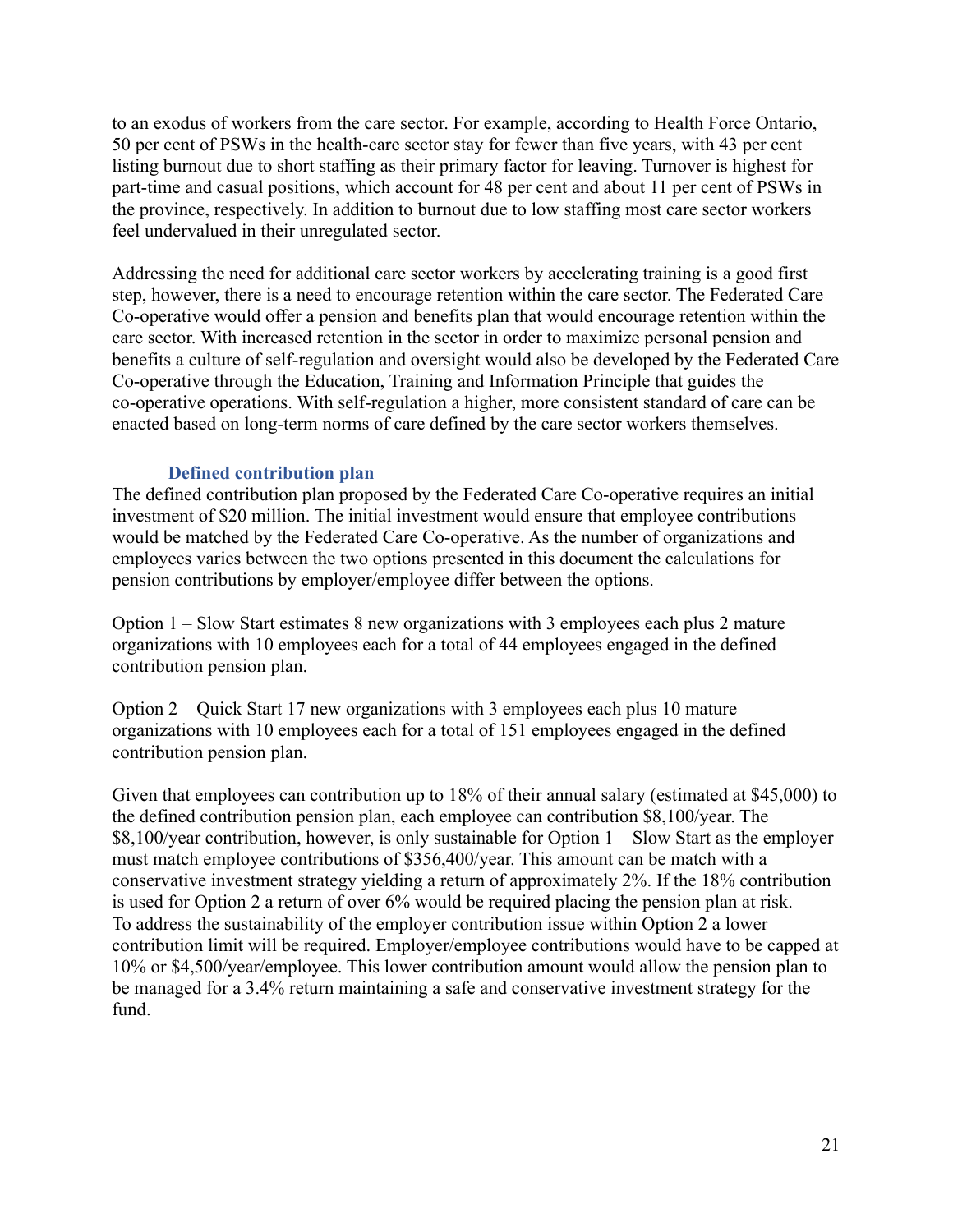| $\sim$                               | $\frac{1}{2}$ and $\frac{1}{2}$ and $\frac{1}{2}$ and $\frac{1}{2}$ are $\frac{1}{2}$ and $\frac{1}{2}$ are $\frac{1}{2}$ |                       |
|--------------------------------------|---------------------------------------------------------------------------------------------------------------------------|-----------------------|
|                                      | Employee/Employer                                                                                                         | % Return required on  |
|                                      | Contributions/year (\$)                                                                                                   | \$20m investment/year |
| Option 1 – Slow Start                | $\frac{$356,400}{ }$                                                                                                      | 1.78%                 |
| Option $2 -$ Quick Start   \$679,500 |                                                                                                                           | 3.40%                 |

#### <span id="page-21-2"></span>**Table 10 – Employer/Employee Contributions**

The Federated Care Co-operative Defined Contribution Plan program would provide a profit that would be re-invested into the plan to ensure ongoing sustainability of the program. Investment would take a conservative approach assuming a return on investment of 3.5% year over year. With the average return on pension plans for 2022 reaching 4.1% the 3.5% ROI expectation is sustainable.

Option 1 – Slow Start = **\$343,600** from 8 new and 2 mature organizations engaging with the Federated Care Co-operative Education and Training program.

Option 2 – Quick Start = **\$20,500** from 17 new and 10 mature organizations engaging with the Federated Care Co-operative Education and Training program.

#### **Health and Dental**

<span id="page-21-0"></span>To further attract and retain care sector workers there is a need for greater health coverage that includes extended health and dental benefits. This type of coverage will entice new entrants into the sector while encouraging existing workers to remain in the system. The Federated Care Co-operative would see this program as a cost to operations and would work with a partner organization such as the Co-operators in offering the program to members. This program would be a shared cost program between the employer (Federated Care Co-op) and employee. The yearly cost per member would be \$3,000 which would be matched by the employer.

The Federated Care Co-operative Health and Dental program would require a cost to operations.

Option 1 – Slow Start = (**\$132,000)** for 8 new and 2 mature organizations representing 44 employees engaging with the Federated Care Co-operative Health and Dental program.

Option 2 – Quick Start = (**\$453,000)** from 17 new and 10 mature organizations representing 151 employees engaging with the Federated Care Co-operative Health and Dental program.

#### **Vacation days**

<span id="page-21-1"></span>The health and welfare of care workers must be considered if we seek to expand the number of workers within the system. The Vacation days program to be offered by the Federated Care Co-operative is meant to assist in ensuring that care workers have the opportunity to take much needed vacation. Most small businesses do not have the luxury of providing time off for workers. The Vacation days program will work with member organizations to pay for an inter-organizational staffing exchange. Staff from member organizations will be paid to temporarily work for a member organization allowing staff to take their vacation time. This pool of workers will be paid through the Vacation days program so there is no cost to the member organizations. This program will allow member organizations to access a pool of staff for temporary assignments ensuring consistent staffing levels. All member organizations and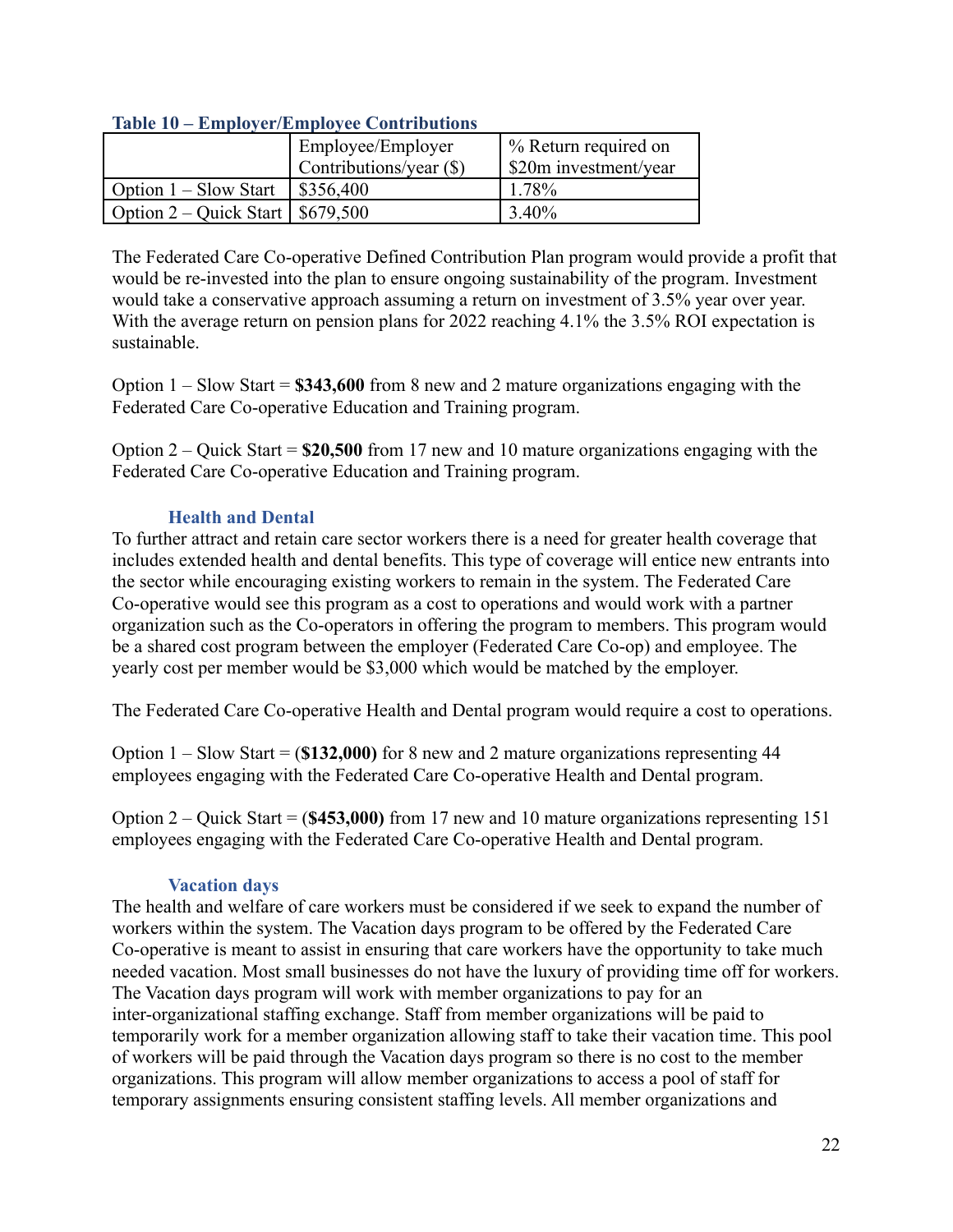workers wishing to engage in this program will need to be trained and certified by the Federated Care Co-op to ensure a minimum level of quality of care.

The Federated Care Co-operative Vacation days program would require a cost to operations.

Option 1 – Slow Start = (**\$54,000)** for 8 new and 2 mature organizations representing 44 employees engaging with the Federated Care Co-operative Health and Dental program.

Option 2 – Quick Start = (**\$145,800)** from 17 new and 10 mature organizations representing 151 employees engaging with the Federated Care Co-operative Health and Dental program.

#### **Sick days**

<span id="page-22-0"></span>The Sick days program will function in a similar manner to the Vacation days program. Essentially a pool of qualified workers will be available to cover staff downtime. This program will help offset the burnout currently experienced by care workers while ensuring quality of care is maintained. This program will also be a cost to the Federated Care Co-op at an estimated 2% of gross salary (\$45,000) of all members participating in the program. All member organizations and workers seeking to engage in this program will be required to be trained and certified by the Federated Care Co-op to ensure quality of care is maintained.

The Federated Care Co-operative Sick days program would require a cost to operations.

Option 1 – Slow Start = (**\$39,600)** for 8 new and 2 mature organizations representing 44 employees engaging with the Federated Care Co-operative Sick days program.

Option 2 – Quick Start = (**\$135,900)** from 17 new and 10 mature organizations representing 151 employees engaging with the Federated Care Co-operative Sick days program.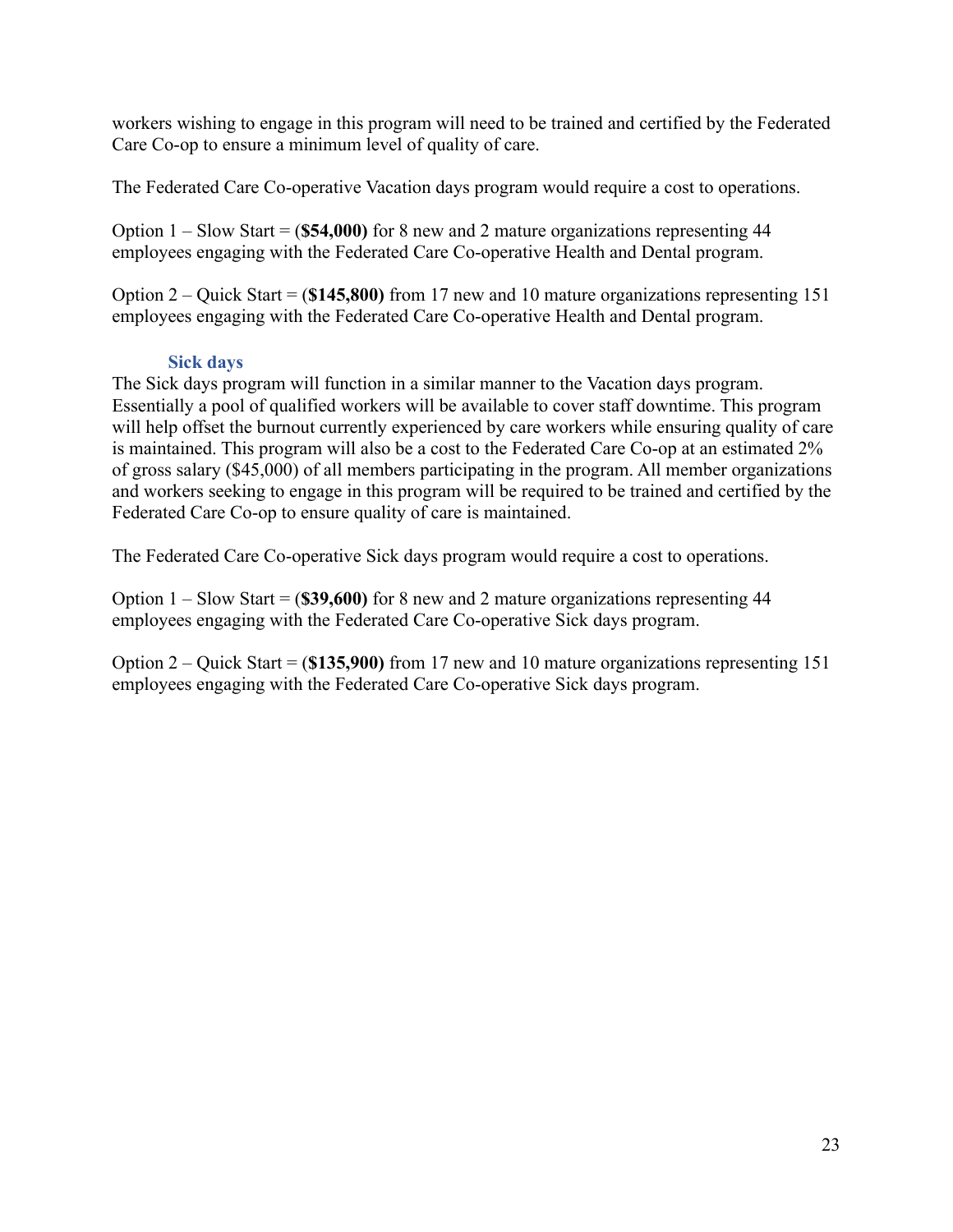## <span id="page-23-0"></span>**Membership**

The Federated Care Co-operative represents an opportunity for care sector workers to own and manage their sector. As a result, each member organization must purchase an ownership share in the Federated Care Co-operative. This ownership share is not meant to be a barrier to ownership in the Federated Care Co-operative. A single membership share will cost \$500/year for each organization. With the membership fee being set at such a low level the overall management of membership will be an expense to the Federated Care Co-operative. Management of the ownership will be part of the Administrator and CEO's position. Membership will allow for the organization to send representatives to the Board of Directors of the Federated Care Co-operative. Each member organization will be allowed to send 2 representatives as board members.

The board of the Federated Care Co-operative will be comprised of 5 stakeholder groups and the CEO of Federated Care Co-operative (see Figure 1 below). As the Federated Care Co-operative will be a non-profit, multi-stakeholder co-operative each group within the care sector will be represented on the Board of Directors. The Support Members group will allow the Federated Care Co-operative to reach out to potential donners to engage with the board for fundraising activities for the federation itself and local care organizations. The inclusion of the provincial government will allow for government to oversee the management of their initial investment of \$25 million and co-ordinate government programs and policies to build up the care sector with input from each participating stakeholder group.



#### <span id="page-23-1"></span>**Figure 1 – Governance Structure Federated Care Co-operative**

The Federated Care Co-operative Membership program would require a cost to operations.

Option 1 – Slow Start = (**\$17,857)** for 8 new and 2 mature organizations representing 44 employees engaging with the Federated Care Co-operative Sick days program.

Option 2 – Quick Start = (**\$9,357)** from 17 new and 10 mature organizations representing 151 employees engaging with the Federated Care Co-operative Sick days program.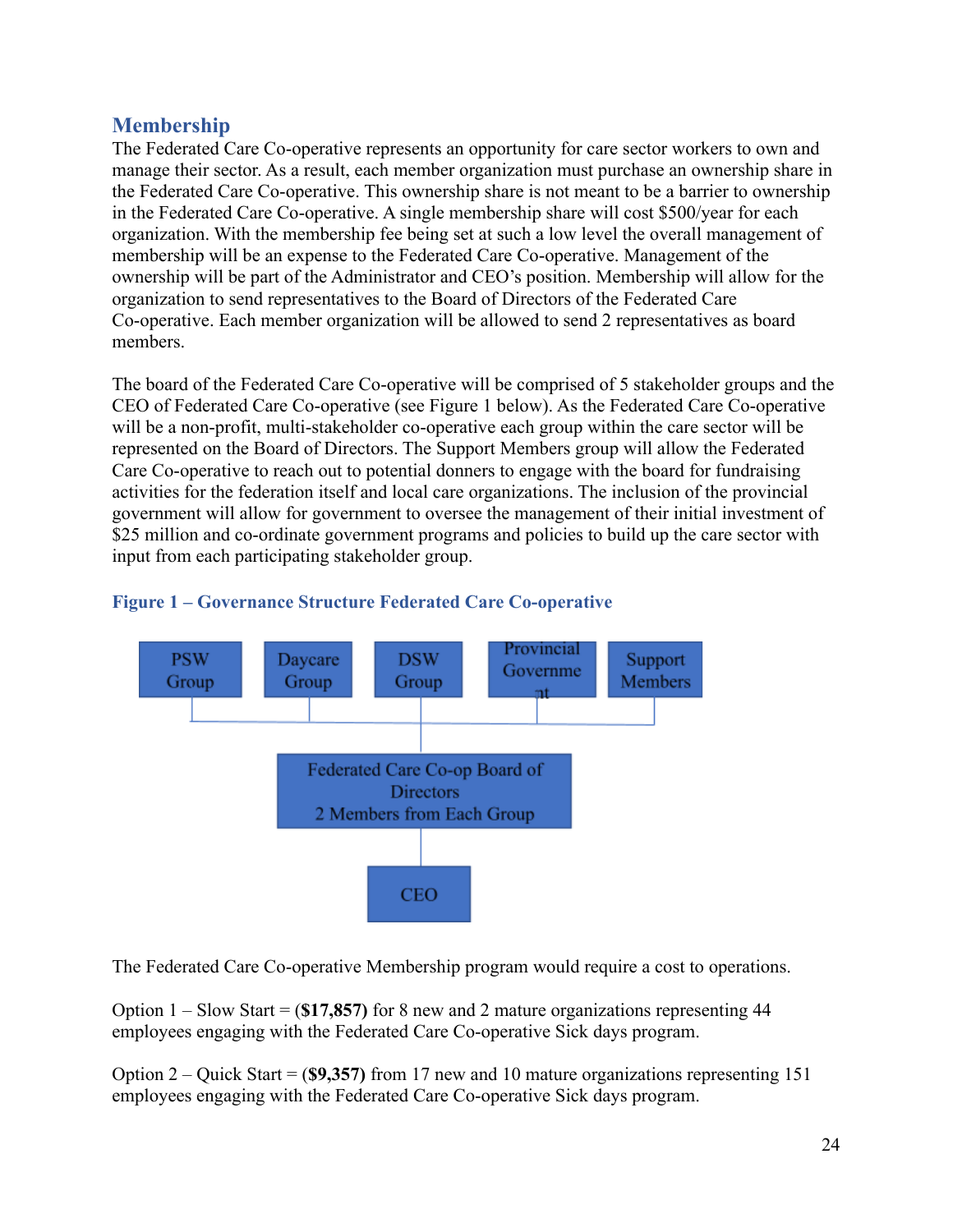<span id="page-24-0"></span>

| <b>Table 11 – Salary Costs for each Option</b> |  |
|------------------------------------------------|--|
|------------------------------------------------|--|

| <b>Salaries</b>                       | <b>Option 1</b> | <b>Option 2</b> |
|---------------------------------------|-----------------|-----------------|
| <b>Business Services Co-ordinator</b> | \$              | 80,000<br>ጦ     |
| <b>Outreach Developer</b>             | \$<br>60,000    | 60,000          |
| Logistics Co-ordinator                | \$<br>60,000    | 60,000          |
| Benefits Co-ordinator                 | \$              | 60,000          |
|                                       |                 |                 |
| <b>CEO</b>                            | \$<br>100,000   | 100,000         |
| Administrator                         | \$<br>60,000    | 60,000          |
| Totals/year                           | 280,000<br>\$   | 420,000         |

### <span id="page-24-1"></span>**Figure 2 - Business Structure – Option 1 – Slow Start**



<span id="page-24-2"></span>**Figure 3 - Business Structure – Option 2 – Quick Start**

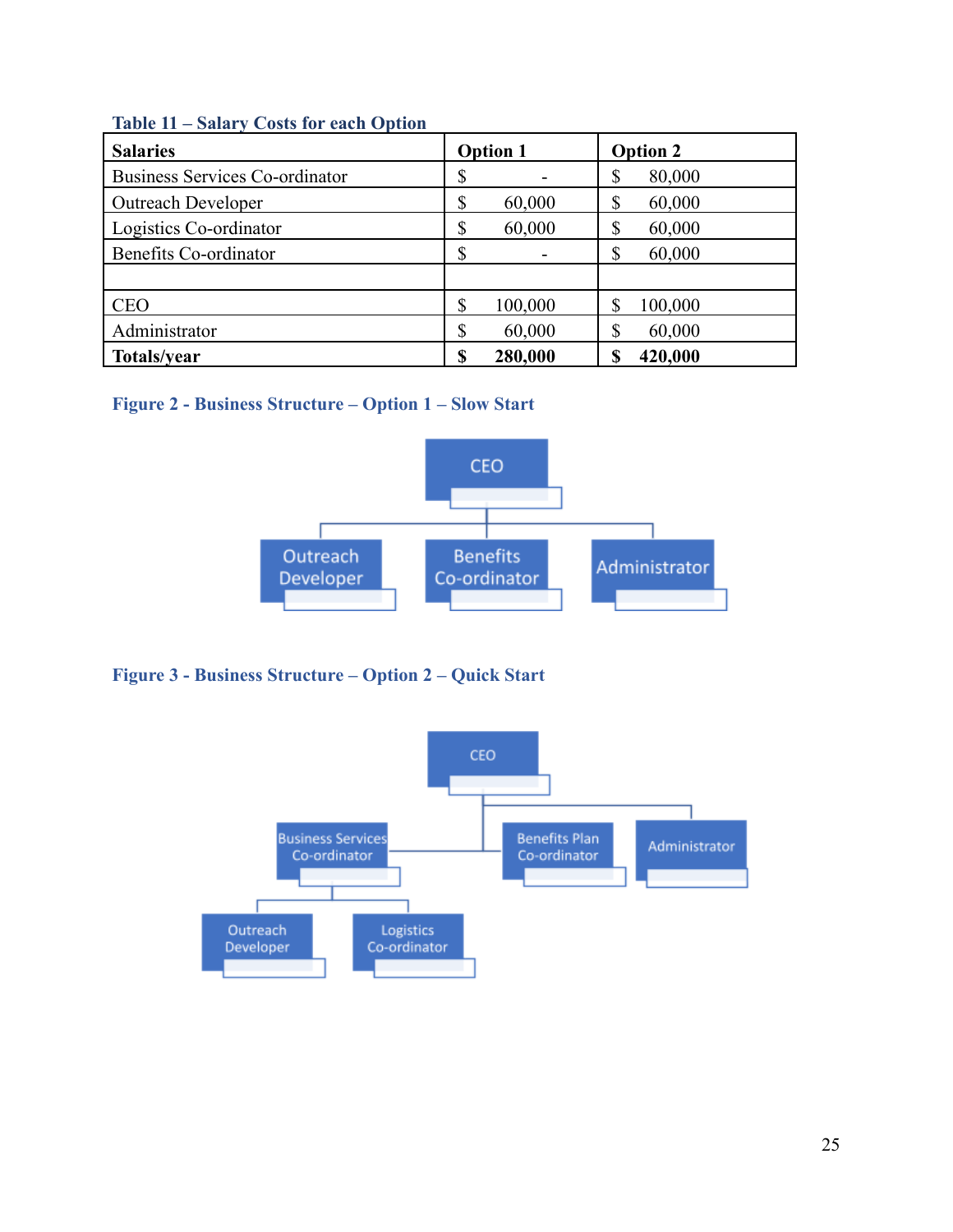## <span id="page-25-0"></span>**Conclusion**

The outline presented in this paper is meant only to stimulate discussion on the potential options for establishing a multistakeholder, federated co-op within the care sector in Ontario. The various programs presented are an initial outline of what a federated co-operative could offer the care sector. The overall goal of such an organization would be to stimulate the growth of the care sector in Ontario with a focus on care over profit.

The programs presented can be taken as a whole product offering or individual programs can be offered. It should be noted that without government or a large supporter a benefit and pension plan for the federated co-operative is not feasible. It should also be noted that the major offerings by the federated co-operative that will ensure its viability include financial and human resourcing services (including training). These services would be the income stream for the federated co-operative. Only in Option 2 – Quick Start do the incubation services provide sufficient scope to be a sustainable revenue stream for the federated co-operative.

The scope of this document does not factor in the growth potential of the federated care co-operative. Further research into the market and growth opportunities would be required to provide an accurate growth projection.

The overall conclusion of this paper is that the Federated Care Co-operative does represent a viable business opportunity for the non-profit, multistakeholder organization presented.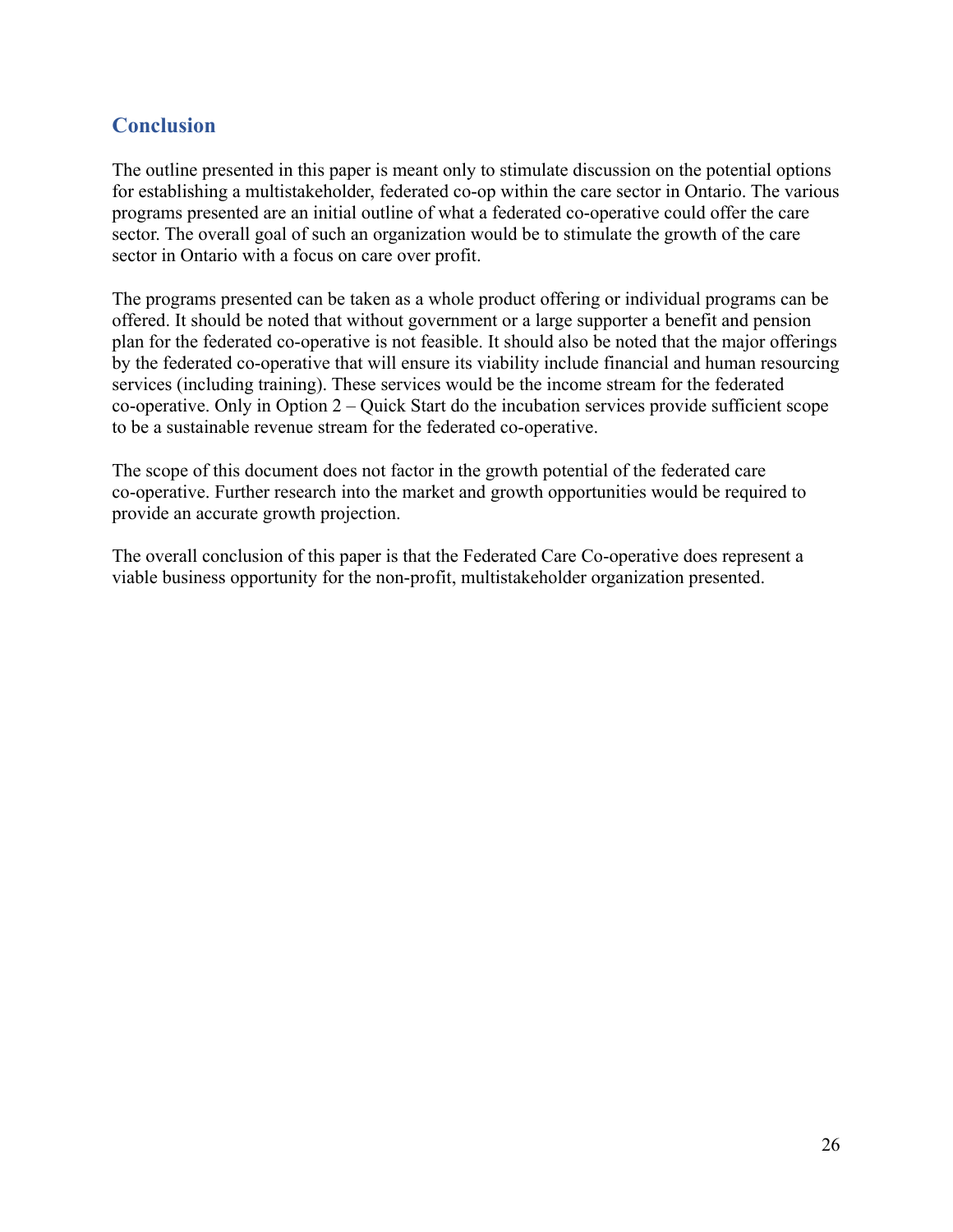| <b>Incubation Services -</b><br><b>Business start-up supports</b> | <b>Option 1 - Slow Start</b> |          | <b>Option 2 - Quick</b><br><b>Start</b> |         |
|-------------------------------------------------------------------|------------------------------|----------|-----------------------------------------|---------|
| Programs                                                          | Profit/Loss                  |          | Profit/Loss                             |         |
| <b>Business Outreach</b><br>a.                                    | \$                           | (87,500) | S<br>(175,000)                          |         |
| Business planning.<br>b.                                          | \$                           | 18,000   | \$                                      | 127,500 |
| Incorporation (by-laws).<br>$\mathbf{c}$ .                        | \$                           |          |                                         |         |
| Marketing plans.<br>d.                                            | \$                           | 82,950   | \$                                      | 503,625 |
| e. Accounting and<br><b>Financial Management</b><br>Services.     | \$                           | 31,416   | \$                                      | 190,740 |
| f. Funding (Loans and<br>Grants).                                 | \$                           | 74,743   | \$                                      | 393,372 |
| Governance and<br>g.<br>Management Training.                      | \$                           | 16,500   | \$                                      | 148,500 |
| <b>Total Program Profit/Loss</b>                                  | <b>S</b>                     | 136,109  | S                                       | 391,929 |

#### <span id="page-26-0"></span>**Table 12 – Summary of Program Profit/Loss**

| <b>Logistics</b>                 | <b>Option 1 - Slow Start</b> |        | <b>Option 2 - Quick</b><br><b>Start</b> |         |
|----------------------------------|------------------------------|--------|-----------------------------------------|---------|
| Programs                         | Profit/Loss                  |        | Profit/Loss                             |         |
| Vehicles<br>a.                   |                              | 14,400 | S                                       | 30,600  |
| Uniforms<br>$b_{-}$              |                              | 1,548  | Л.                                      | 3,290   |
| c. Medical supplies.             |                              | 1,800  | S                                       | 3,825   |
| PPE.                             |                              | 50,400 |                                         | 107,100 |
| <b>Total Program Profit/Loss</b> |                              | 15,291 |                                         | 91,957  |

| <b>Finance</b>                        | <b>Option 1 - Slow Start</b> | <b>Option 2 - Quick</b><br><b>Start</b> |         |
|---------------------------------------|------------------------------|-----------------------------------------|---------|
| Programs                              | Profit/Loss                  | Profit/Loss                             |         |
| a. Payroll                            | S<br>9,900                   | \$                                      | 19,800  |
| b. Invoicing/Collection               | \$<br>4,950                  | \$                                      | 9,900   |
| c. Grants -<br>Community/Research     | S                            | \$<br>600                               | 2,100   |
| d. Bonds                              | \$<br>50,000                 | \$                                      | 180,000 |
| e. Fundraising                        | S<br>50,000                  | \$                                      | 135,000 |
| f. Loans - Debt finance<br>assistance | \$                           | \$<br>1,250                             | 3,375   |
| <b>Total Program Profit/Loss</b>      | S<br>116,700                 | S                                       | 350,175 |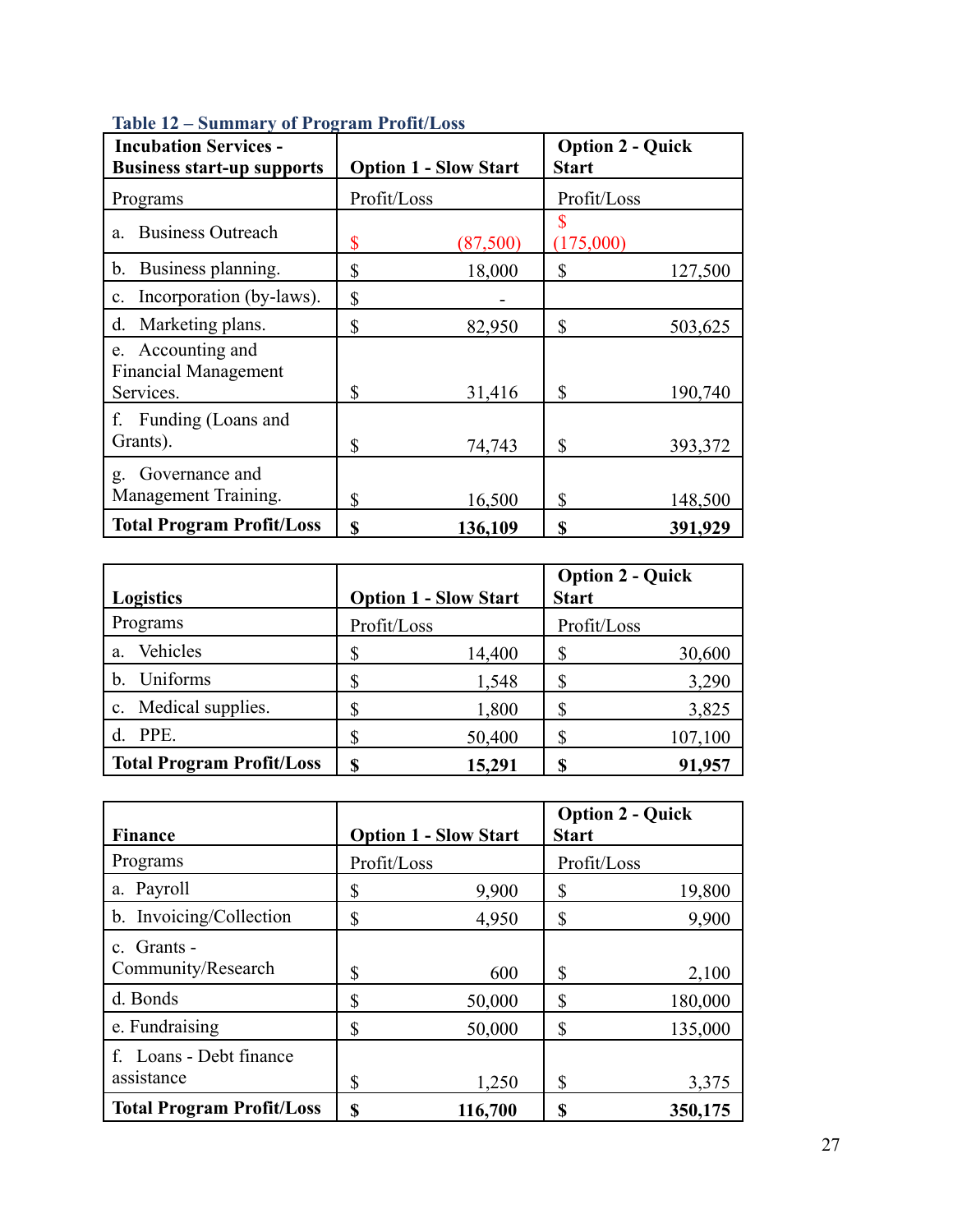| <b>Human Resourcing</b>                         | <b>Option 1 - Slow Start</b> |        | <b>Option 2 - Quick</b><br><b>Start</b> |         |
|-------------------------------------------------|------------------------------|--------|-----------------------------------------|---------|
| Programs                                        | Profit/Loss                  |        | Profit/Loss                             |         |
| Recruiting<br>a.                                |                              | 15,375 |                                         | 39,750  |
| Hiring                                          |                              | 5,125  |                                         | 13,250  |
| <b>Education and Training</b><br>$\mathbf{c}$ . |                              | 31,850 |                                         | 85,995  |
| <b>Total Program Profit/Loss</b>                |                              | 52,350 |                                         | 138,995 |

| Legal Services                   | <b>Option 1 - Slow Start</b> | <b>Option 2 - Quick</b><br><b>Start</b> |
|----------------------------------|------------------------------|-----------------------------------------|
| a. Legal Services                | Profit/Loss                  | Profit/Loss                             |
| <b>Total Program Profit/Loss</b> | (19.857)                     | (16, 482)                               |

| <b>Pension and Benefits</b>      |             | <b>Option 1 - Slow Start</b> | <b>Option 2 - Quick</b><br><b>Start</b> |        |
|----------------------------------|-------------|------------------------------|-----------------------------------------|--------|
| Programs                         | Profit/Loss |                              | Profit/Loss                             |        |
| a. Defined contribution<br>plan. | S           | 343,600                      | S                                       | 20,500 |
| b. Health and Dental.            | S           | (132,000)                    | (453,000)                               |        |
| c. Vacation days.                | \$          | (54,000)                     | (145,800)                               |        |
| Sick days.<br>d.                 | S           | (39,600)                     | (135,900)                               |        |
| <b>Total Program Profit/Loss</b> | \$          | 118,000                      | (714, 200)                              |        |

|                                  |                              |           | <b>Option 2 - Quick</b> |
|----------------------------------|------------------------------|-----------|-------------------------|
| <b>Membership</b>                | <b>Option 1 - Slow Start</b> |           | <b>Start</b>            |
| Programs                         | Profit/Loss                  |           | Profit/Loss             |
| Fees.<br>a.                      |                              | (17, 857) |                         |
| <b>Total Program Profit/Loss</b> |                              |           |                         |

## <span id="page-27-0"></span>**Table 13 – Summary of Options Profit/Loss\***

| <b>Option 1</b> | <b>Option 2</b> |
|-----------------|-----------------|
|                 |                 |
| 400,736         | 233,018         |